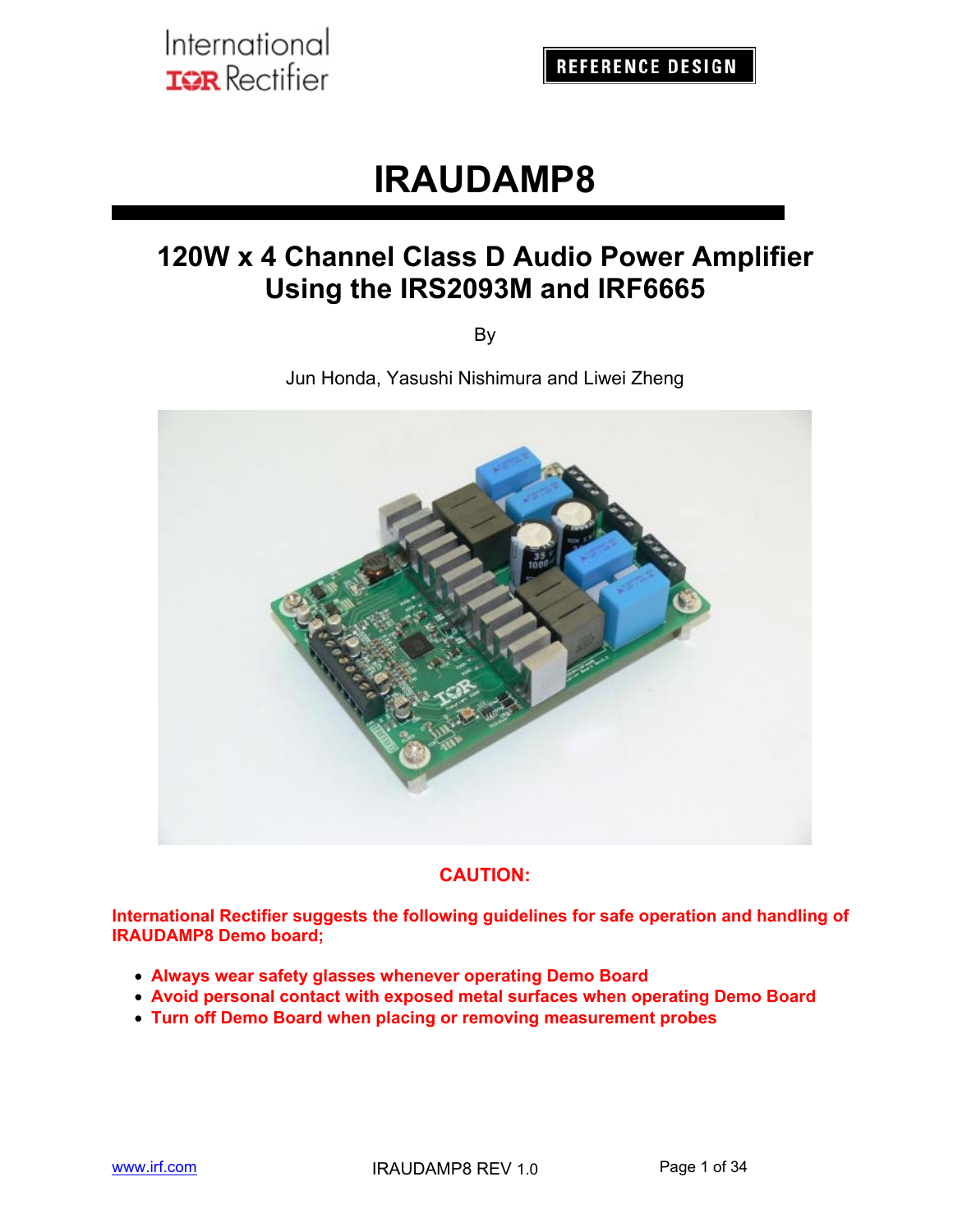## **REFERENCE DESIGN**

## **TABLE OF CONTENTS**

| <b>TABLE OF CONTENTS</b> | <b>PAGE</b> |
|--------------------------|-------------|
|                          |             |
|                          |             |
|                          |             |
|                          |             |
|                          |             |
|                          |             |
|                          |             |
|                          |             |
|                          |             |
|                          |             |
|                          |             |
|                          |             |
|                          |             |
|                          |             |
|                          |             |
|                          |             |
|                          |             |
|                          |             |
|                          |             |
|                          |             |
|                          |             |
|                          |             |
|                          |             |
|                          |             |
|                          | 34          |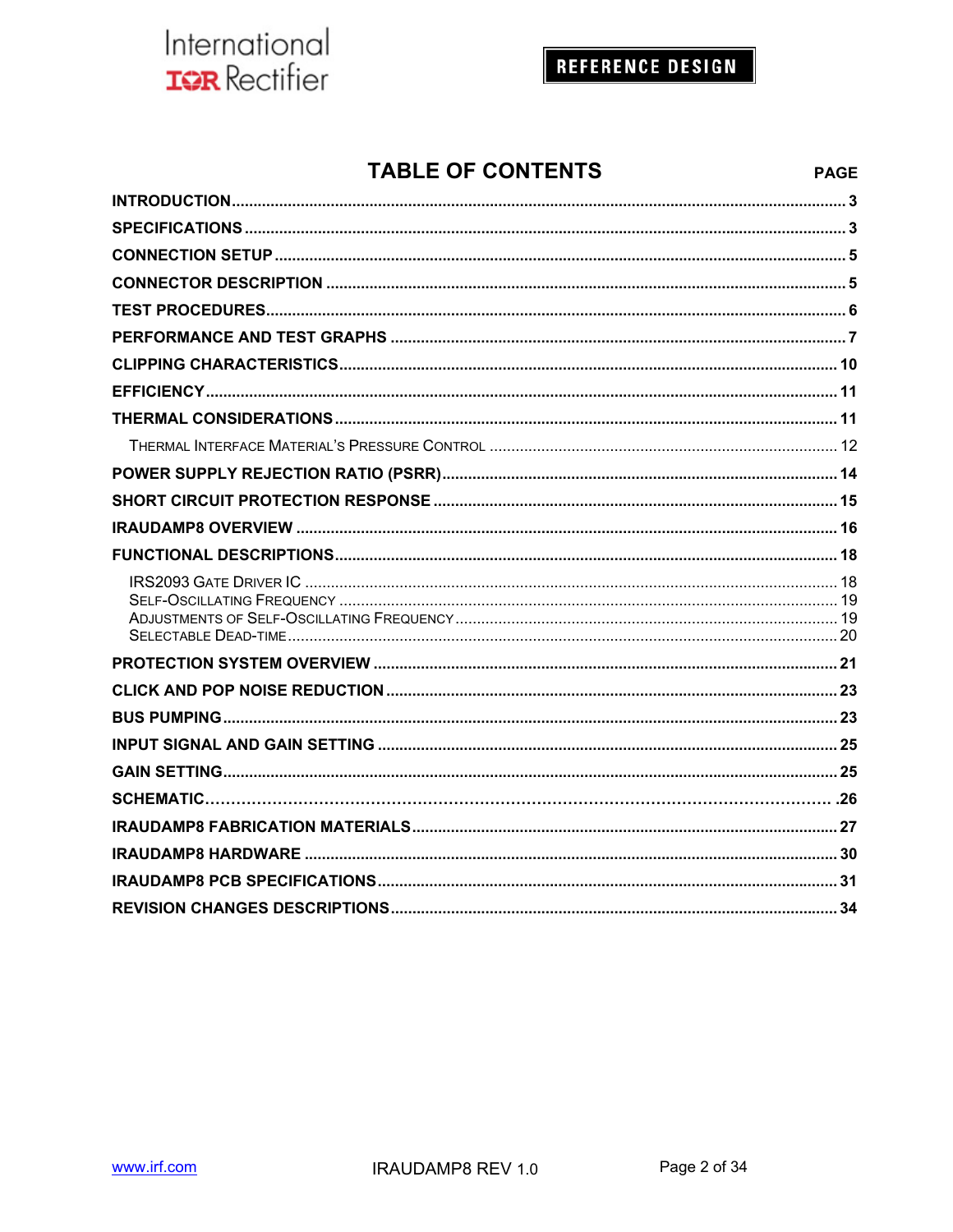### **Introduction**

The IRAUDAMP8 Demo board is a reference design which uses only one IC (IRS2093M) to derive appropriate input signals, amplify the audio input, and achieve a four-channel 120 W/ch (4Ω) half-bridge Class D audio power amplifier. The reference design demonstrates how to use the IRS2093M Class D audio controller and gate driver IC, implement protection circuits, and design an optimum PCB layout using IRF6665 DirectFET MOSFETs. The reference design contains all the required housekeeping power supplies for ease of use. The four-channel design is scalable, for power and number of channels.

#### **Applications**

- AV receivers
- Home theater systems
- Mini component stereos
- Powered speakers
- Sub-woofers
- Musical Instrument amplifiers
- Automotive after market amplifiers

#### **Features**

| Output Power:                        | 120W x 4 channels,                                                        |
|--------------------------------------|---------------------------------------------------------------------------|
| Residual Noise:                      | 200µV, IHF-A weighted, AES-17 filter                                      |
| Distortion:                          | $0.012\%$ THD+N @ 60W, 4Ω                                                 |
| Efficiency:                          | 90% @ 120W, $4\Omega$ , single-channel driven, Class D stage              |
| <b>Multiple Protection Features:</b> | Over-current protection (OCP), high side and low side                     |
|                                      | Over-voltage protection (OVP),                                            |
|                                      | Under-voltage protection (UVP), high side and low side                    |
|                                      | Over-temperature protection (OTP)                                         |
| PWM Modulator:                       | Self-oscillating half-bridge topology with optional clock synchronization |

### **Specifications**

| <b>General Test Conditions (unless otherwise noted)</b> |                                            |                   | <b>Notes / Conditions</b>                                           |
|---------------------------------------------------------|--------------------------------------------|-------------------|---------------------------------------------------------------------|
| <b>Supply Voltages</b>                                  |                                            | ±35V              |                                                                     |
| Load Impedance                                          |                                            | 4Ω                |                                                                     |
| Self-Oscillating Frequency                              |                                            | 400kHz            | No input signal, Adjustable                                         |
| <b>Gain Setting</b>                                     |                                            | 26.5dB            | 1Vrms input yields rated power                                      |
| <b>Electrical Data</b>                                  |                                            | <b>Typical</b>    | <b>Notes / Conditions</b>                                           |
| <b>IR Devices Used</b>                                  | IRS2093M Audio Controller and Gate-Driver, |                   |                                                                     |
|                                                         | IRF6665 DirectFET MOSFETs                  |                   |                                                                     |
| Modulator                                               |                                            |                   | Self-oscillating, second order sigma-delta modulation, analog input |
| Power Supply Range                                      |                                            | $±$ 25V to $±35V$ | Bipolar power supply                                                |
| Output Power CH1-4: (1% THD+N)                          |                                            | 120W              | 1kHz                                                                |
| Output Power CH1-4: (10% THD+N)                         |                                            | 170W              | 1kHz                                                                |
| Rated Load Impedance                                    |                                            | $8-4\Omega$       | Resistive load                                                      |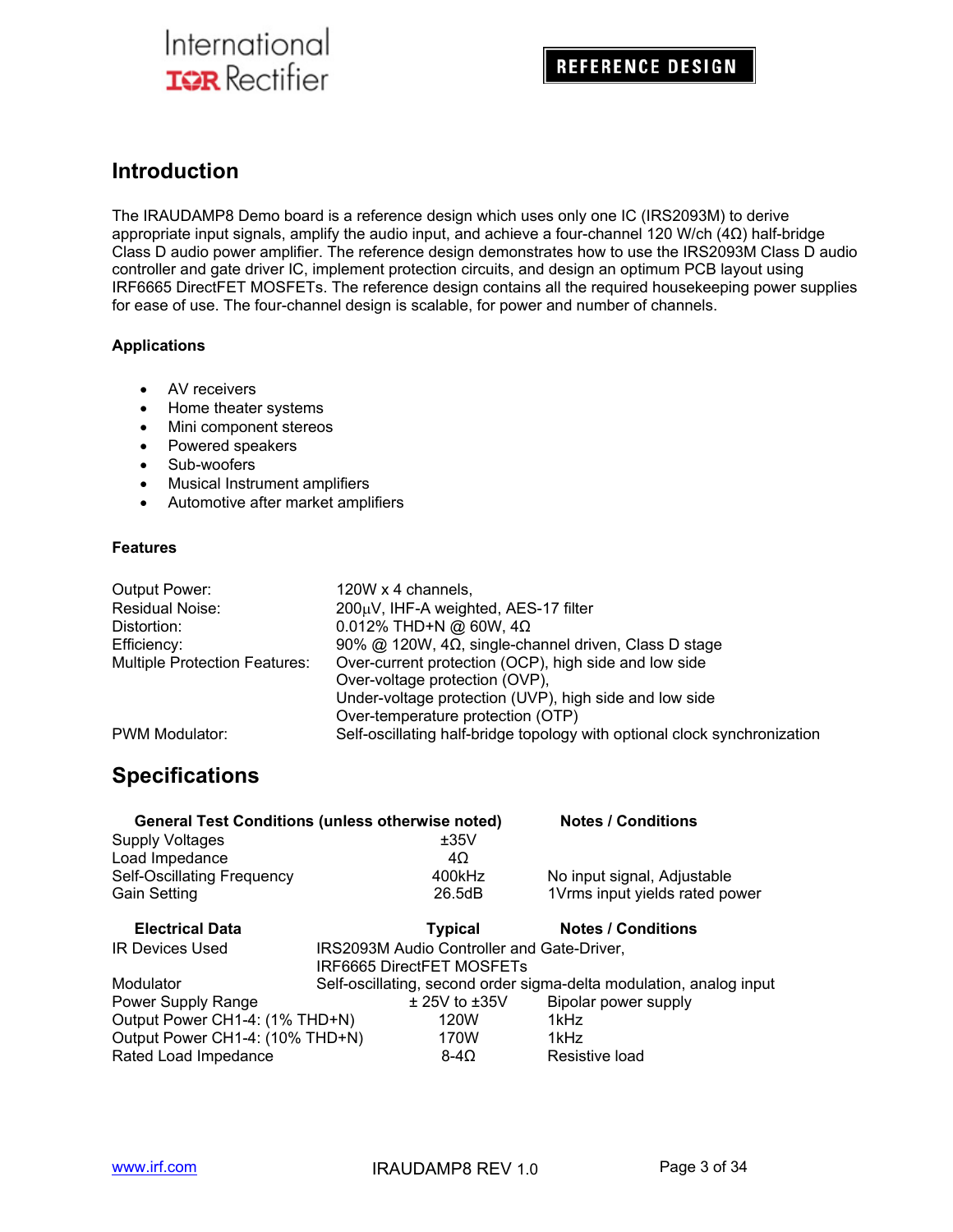.

## **REFERENCE DESIGN**

| <b>Standby Supply Current</b>       | ±100mA | No input signal                               |
|-------------------------------------|--------|-----------------------------------------------|
| <b>Total Idle Power Consumption</b> | 7W     | No input signal                               |
| Channel Efficiency                  | 90%    | Single-channel driven,<br>120W, Class D stage |
|                                     |        |                                               |

| <b>Audio Performance</b>                              | *Before<br><b>Demodula</b><br>tor | Class D<br>Output  | <b>Notes / Conditions</b>                              |
|-------------------------------------------------------|-----------------------------------|--------------------|--------------------------------------------------------|
|                                                       |                                   |                    |                                                        |
| THD+N, 1W                                             | 0.015%                            | 0.015%             |                                                        |
| <b>THD+N, 10W</b>                                     | $0.006\%$                         | 0.008%             | 1kHz, Single-channel driven                            |
| THD+N, 60W                                            | 0.005%                            | 0.012%             |                                                        |
| <b>THD+N, 100W</b>                                    | 0.015%                            | 0.02%              |                                                        |
| <b>Dynamic Range</b>                                  | 101dB                             | 101dB              | A-weighted, AES-17 filter,<br>Single-channel operation |
| Residual Noise, 22Hz - 20kHzAES17                     | 200 <sub>u</sub> V                | 200 <sub>µ</sub> V | Self-oscillating - 400kHz                              |
| Damping Factor                                        | 2000                              | 48                 | 1kHz, relative to $4\Omega$ load                       |
| <b>Channel Separation</b>                             | 85dB                              | 78dB               | 100Hz                                                  |
|                                                       | 85dB                              | 77dB               | 1kHz                                                   |
|                                                       | 75dB                              | 70dB               | 10kHz                                                  |
| Frequency Response: 20Hz-20kHz<br>$: 20$ Hz- $35$ kHz | N/A                               | ±1dB<br>±3dB       | 1W, $4\Omega$ - 8 $\Omega$ Load                        |

| <b>Thermal Performance</b>  | <b>Typical</b>           | <b>Notes / Conditions</b>            |
|-----------------------------|--------------------------|--------------------------------------|
| Idling                      | $T_c$ =30 $\degree$ C    | No signal input, $T_A = 25^{\circ}C$ |
|                             | $T_{PCB} = 42^{\circ}C$  |                                      |
| 4ch x 15W (1/8 rated power) | $T_c$ =54 °C             | Continuous, $T_A = 25^{\circ}C$      |
|                             | $T_{PCR} = 71^{\circ}C$  |                                      |
| 4ch x 120W (Rated power)    | $T_c$ =80 $\degree$ C    | At OTP shutdown @ 150 sec,           |
|                             | $T_{PCR} = 106^{\circ}C$ | $T_A = 25^{\circ}C$                  |

### **Physical Specifications**

| <b>Dimensions</b> | $3.94$ "(L) x 2.83"(W) x 0.85"(H)<br>100 mm (L) x 72 mm (W) x 21.5 mm(H) |
|-------------------|--------------------------------------------------------------------------|
| Weight            | 0.140kgm                                                                 |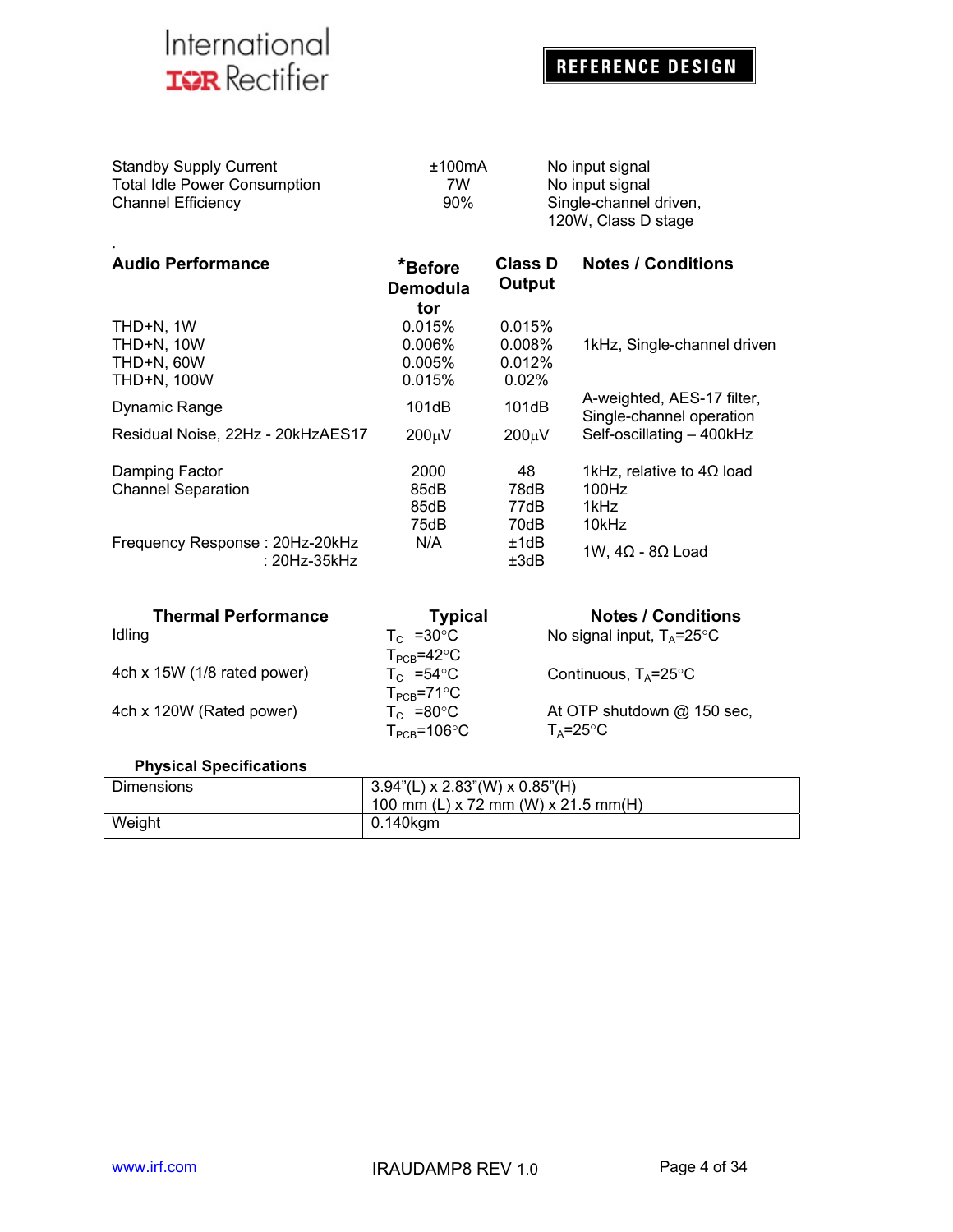## **Connection Setup**



### **Connector Description**

| CH1 IN              | CN <sub>1</sub> | Analog input for CH1                   |
|---------------------|-----------------|----------------------------------------|
| CH <sub>2</sub> IN  | CN <sub>1</sub> | Analog input for CH2                   |
| CH <sub>3</sub> IN  | CN <sub>1</sub> | Analog input for CH3                   |
| CH <sub>4</sub> IN  | CN <sub>1</sub> | Analog input for CH4                   |
| <b>SUPPLY</b>       | P1              | Positive and negative supply (+B / -B) |
| CH <sub>1</sub> OUT | P <sub>2</sub>  | Output for CH1                         |
| CH <sub>2</sub> OUT | P <sub>2</sub>  | Output for CH2                         |
| CH <sub>3</sub> OUT | P <sub>3</sub>  | Output for CH3                         |
| CH4 OUT             | P3              | Output for CH4                         |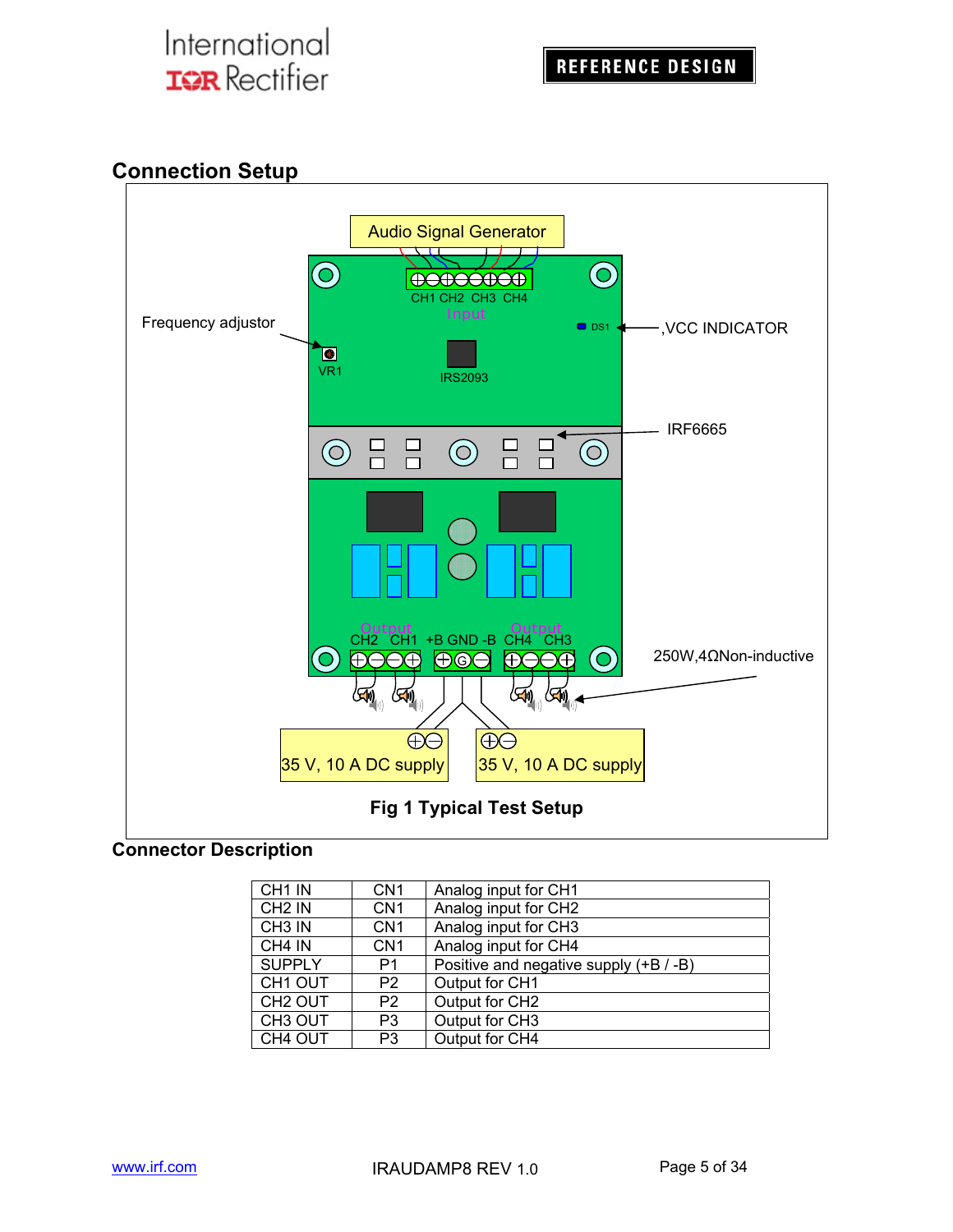### **Test Procedures**

#### **Test Setup:**

- 1. Connect  $4\Omega$ -200 W dummy loads to 4 output connectors (P2 and P3 as shown on Fig 1) and an Audio Precision analyzer (AP).
- 2. Connect the Audio Signal Generator to CN2 for CH1~CH4 respectively (AP).
- 3. Set up the dual power supply with voltages of ±35V; current limit to 10A.
- 4. TURN OFF the dual power supply before connecting to On of the unit under test (UUT).
- 5. Connect the dual power supply to P1. as shown on Fig 1

#### **Power up:**

- 6. Turn ON the dual power supply. The  $\pm B$  supplies must be applied and removed at the same time.
- 7. The Blue LED should turn ON immediately and stay ON
- 8. Quiescent current for the positive supply should be 100mA  $\pm$ 10mA at +35V.
- 9. Quiescent current for the negative supply should be 115mA  $\pm$ 10mA at –35V.

#### **Switching Frequency test**

10. With an Oscilloscope, monitor the switching waveform at test points VS1~VS4. Adjust VR1 to set the self oscillating frequency to 400 kHz  $\pm$  25 kHz.

#### **Functionality Audio Tests:**

- 11. Set the signal generator to 1kHz, 20 m $V_{RMS}$  output.
- 12. Connect the audio signal generator to CN2(Input of CH1,CH2,CH3,CH4)
- 13. Sweep the audio signal voltage from 15 mV<sub>RMS</sub> to 1 V<sub>RMS</sub>.
- 14. Monitor the output signals at P2/P3 with an oscilloscope. The waveform must be a non distorted sinusoidal signal.
- 15. Observe that a 1  $V_{RMS}$  input generates an output voltage of 21.2  $V_{RMS}$ . The ratio, R4A/(R3A), determines the voltage gain of IRAUDAMP8.

### **Test Setup using Audio Precision (Ap):**

- 16. Use an unbalanced-floating signal from the generator outputs.
- 17. Use balanced inputs taken across output terminals, P2 and P3.
- 18. Connect Ap frame ground to GND at terminal P1.
- 19. Select the AES-17 filter(pull-down menu) for all the testing except frequency response.
- 20. Use a signal voltage sweep range from 15 mV<sub>RMS</sub> to 1 V<sub>RMS</sub>.
- 21. Run Ap test programs for all subsequent tests as shown in Fig 2- Fig 7below.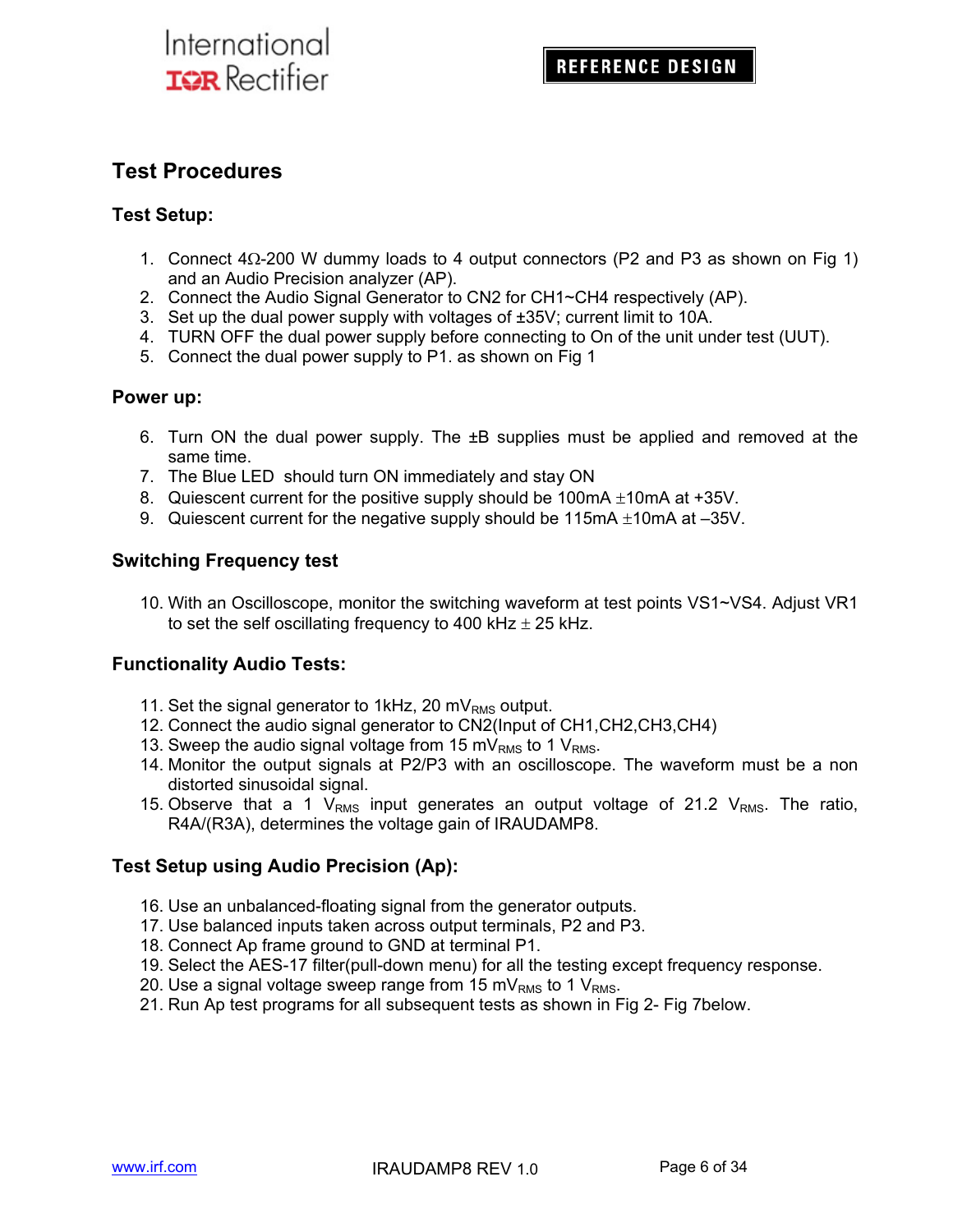## **Performance and test graphs**

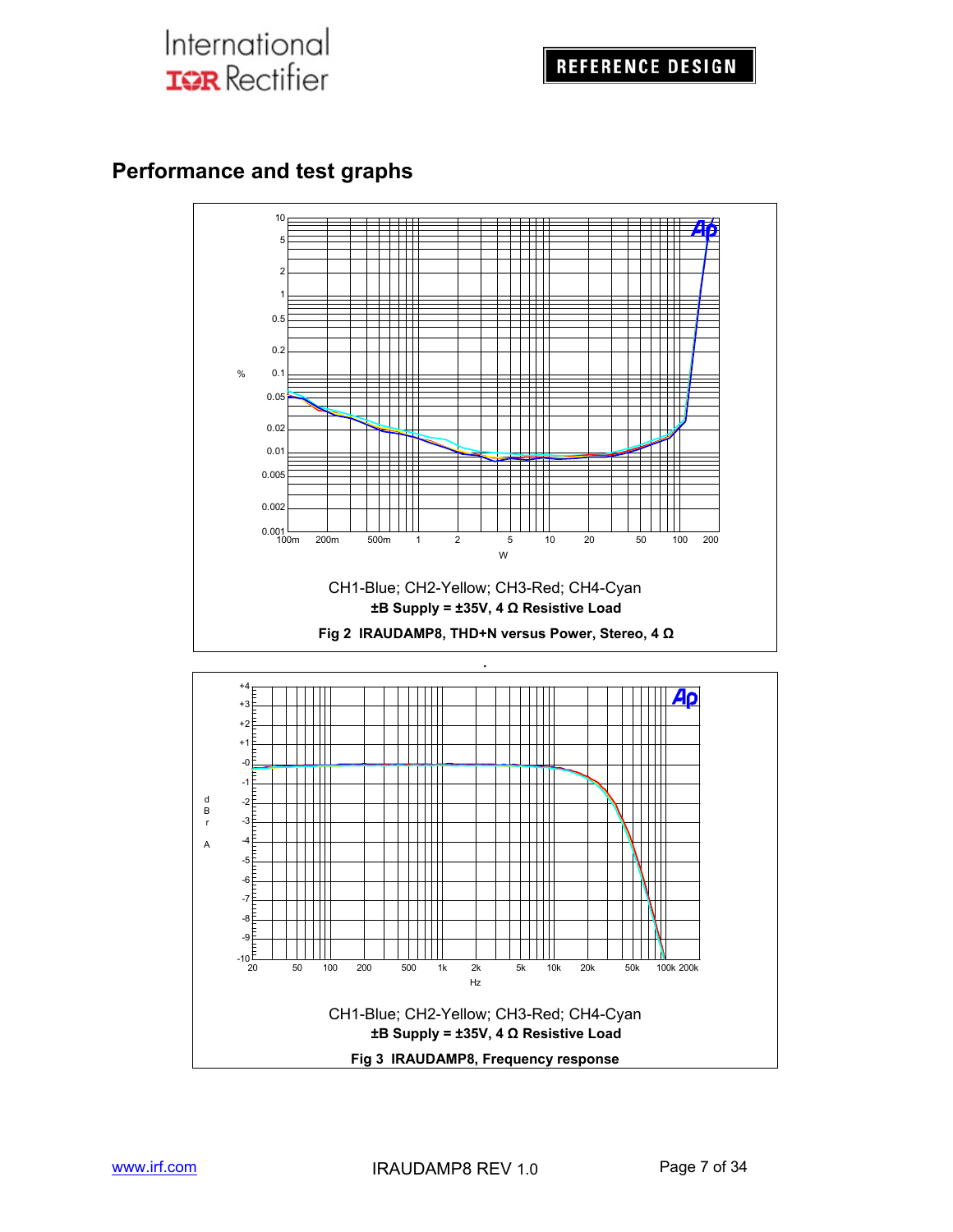

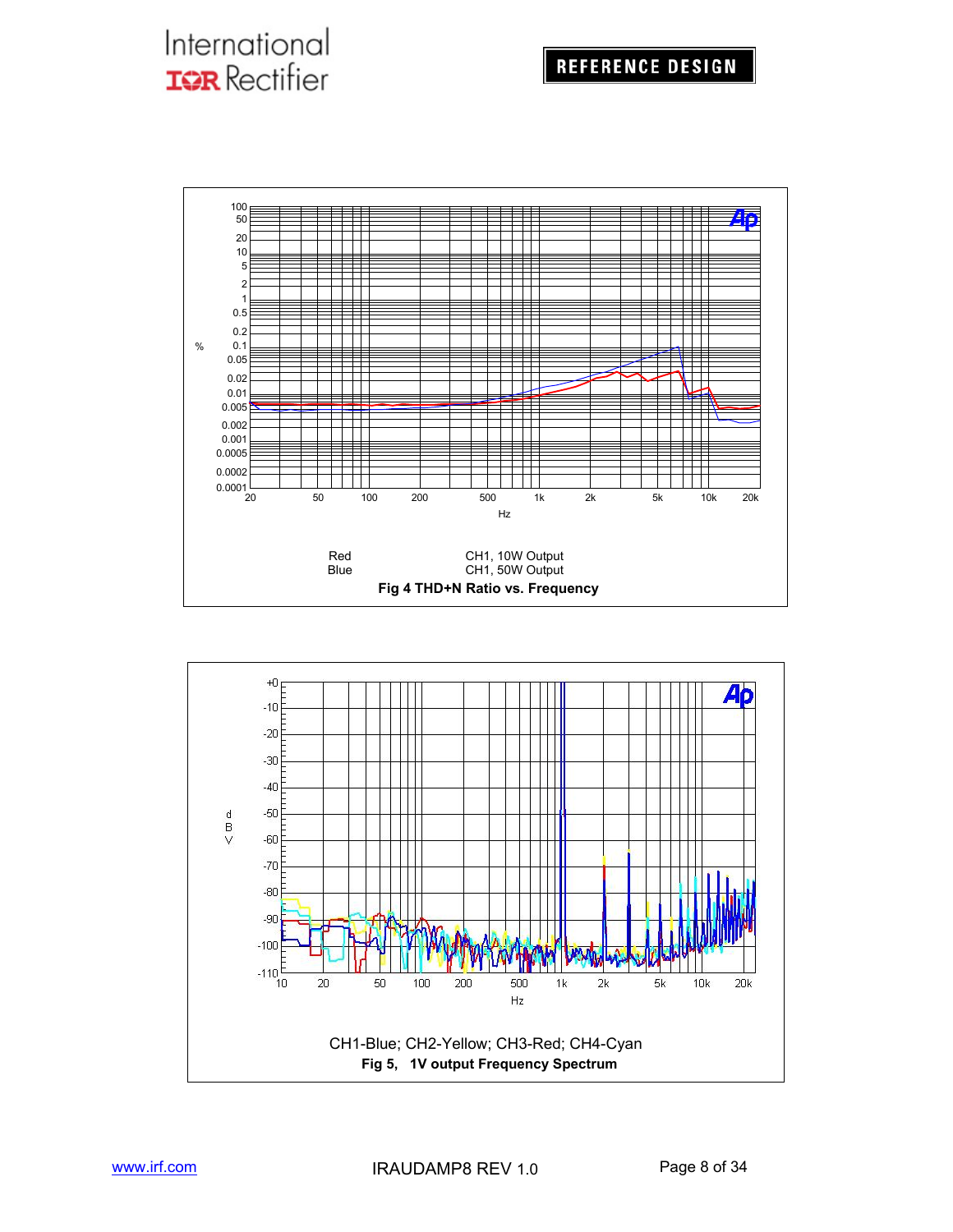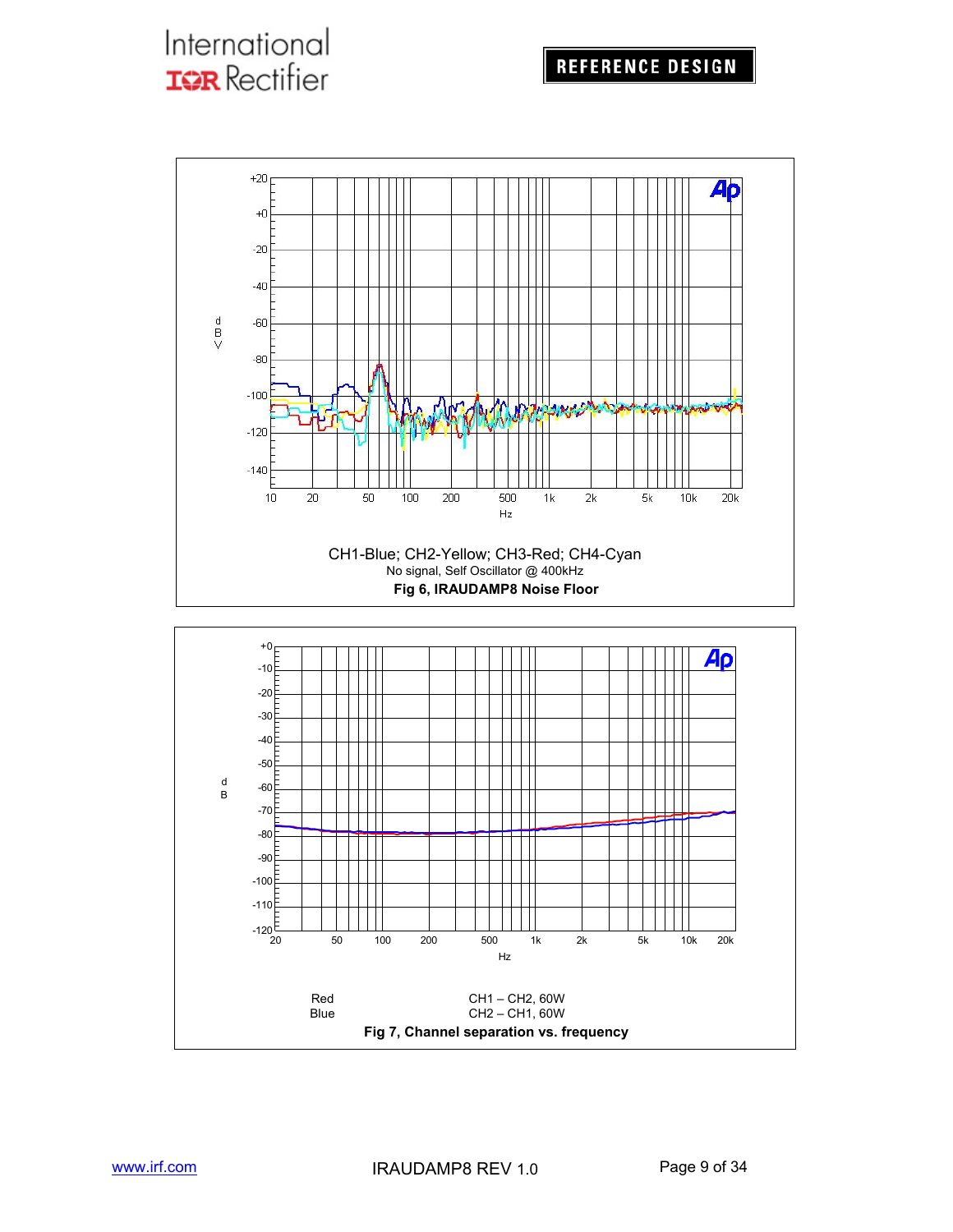

## **Clipping characteristics**

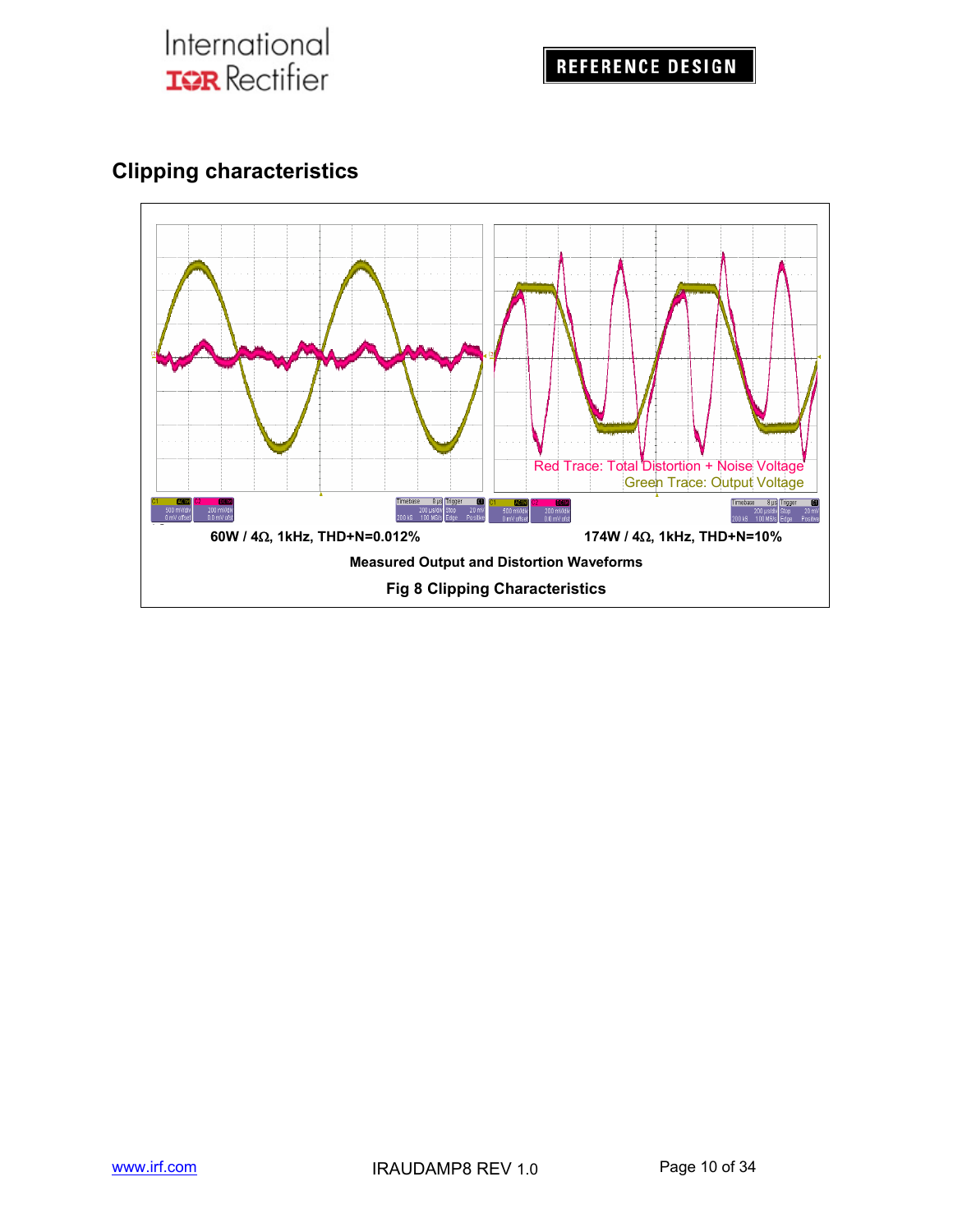## **Efficiency**

Fig 9 shows efficiency characteristics of the IRAUDAMP8. The high efficiency is achieved by following major factors:

- 1) Low conduction loss due to the DirectFETs offering low  $R_{DS(ON)}$
- 2) Low switching loss due to the DirectFETs offering low input capacitance for fast rise and fall times

Secure dead-time provided by the IRS2093, avoiding cross-conduction



## **Thermal Considerations**

With this high efficiency, the IRAUDAMP8 design can handle one-eighth of the continuous rated power, which is generally considered to be a normal operating condition for safety standards, without additional heatsinks or forced air-cooling.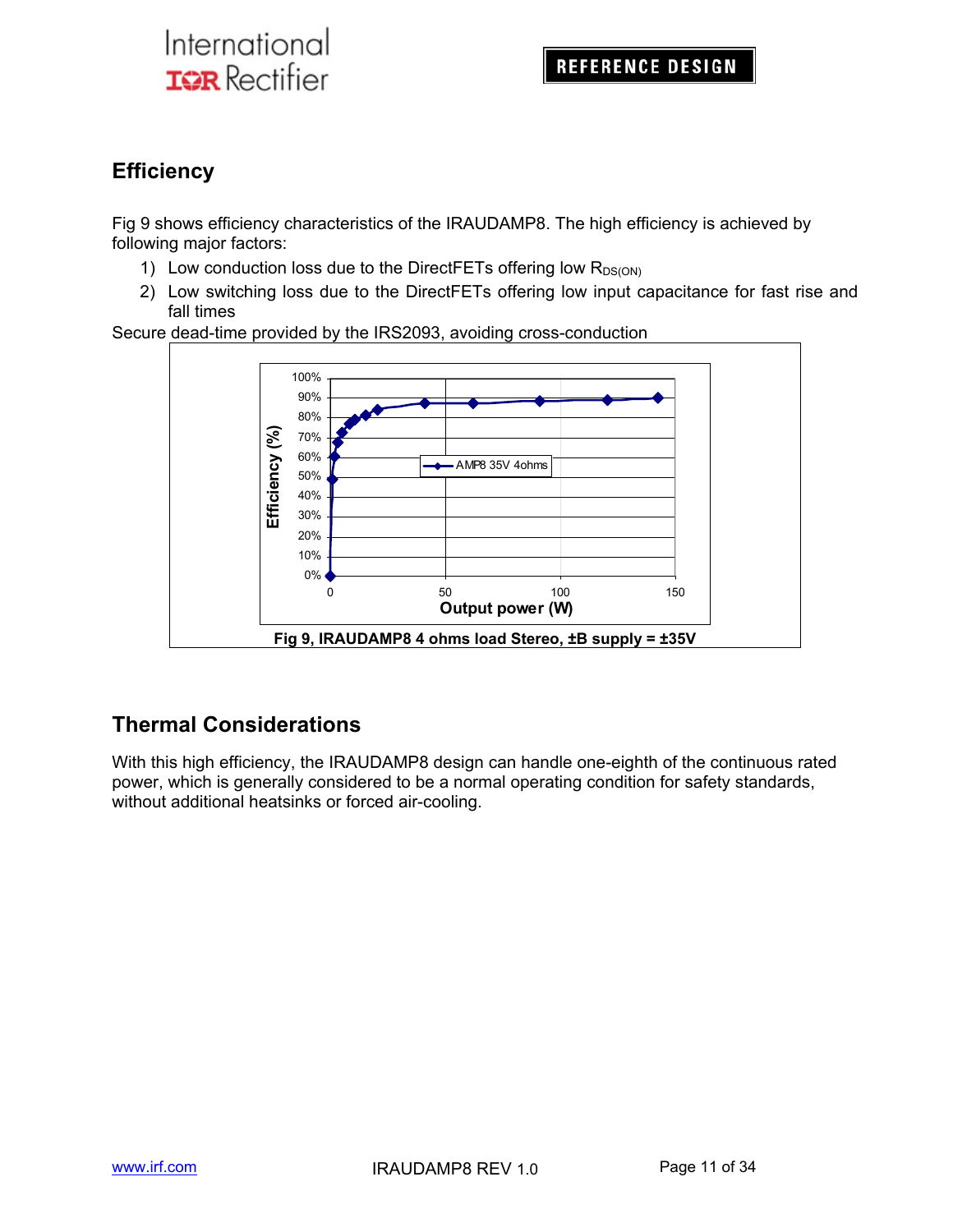#### **Thermal Interface Material's Pressure Control**

The pressure between DirectFET & TIM (Thermal Interface Material) is controlled by depth of Heat Spreader's groove. Choose TIM which is recommended by **IR.** (Refer to AN-1035 for more details). TIM's manufacturer thickness, conductivity, & etc. determine pressure requirement. Below shows selection options recommended:

| Mfr.                                | Material              | Type                                                   | (mils) | Required                | Thickness Pressure Dispense/ Clips/<br>Apply | <b>Screws</b>           | Can be<br>applied<br>to heat<br>sink? | Mechanical<br>Placement? |
|-------------------------------------|-----------------------|--------------------------------------------------------|--------|-------------------------|----------------------------------------------|-------------------------|---------------------------------------|--------------------------|
| Dow<br>Corning                      | 1-4173                | 1 part heat-<br>cured<br>adhesive                      | #      | <b>Yes</b>              | Dispense Clips                               |                         | N                                     | v                        |
| Dow<br>Corning                      |                       | SE 44512 part heat-<br>cured<br>adhesive               | ×      | Yes                     | Dispense Clips                               |                         | Ν                                     | v                        |
| Dow<br>Corning                      | 3-6652                | 2 part heat-<br>cured<br>adhesive                      | ×      | <b>Yes</b>              | Dispense Clips                               |                         | Ν                                     | v                        |
| Dow<br>Corning                      | Pad                   | TP-1500Tacky - Phase<br>Change at 52°<br>с             | 10     | >Spsi,<br>20psi typ     | Apply                                        | Clips                   | M                                     | v                        |
| Bergquist                           | 3000                  | Gap Pad conformable<br>filled polymer<br>sheet         | 15     | $>10$ psi               | Apply                                        | Clips/<br><b>Screws</b> | IN.                                   | ۷                        |
| Bergquist                           | 2000                  | Gap Pad conformable<br>filled polymer<br>sheet         | 10     | $>10$ psi               | Apply                                        | Clips/<br><b>Screws</b> | IN.                                   | v                        |
| Bergquist                           | <b>Hi Flow</b><br>300 | Phase Change 2.4<br>at 55°C                            |        | $>10$ psi               | Apply                                        | Clips                   | v                                     | ÷                        |
| Bergguist                           | Hi Flow<br>625        | Phase Change<br>at 65°C                                | 15     | $>10$ psi               | Apply                                        | Clips                   | v                                     | ÷                        |
| Bergquist                           | Hi Flow<br>818        | Phase Change<br>at 65°C                                | 5.5    | $>10$ psi               | Apply                                        | Clips                   | M                                     | ÷                        |
| Bergguist                           | Sil Pad<br>800        | Conformable<br>silicone<br>elastomer                   | 5      | >10<br>higher<br>better | Apply                                        | Clips/<br><b>Screws</b> | lv                                    | ÷                        |
| Bergquist                           | Sil Pad<br>900        | Conformable<br>silicone<br>elastomer                   | 9      | >10<br>higher<br>better | Apply                                        | Clips/<br><b>Screws</b> | <b>N</b>                              | ÷                        |
| Bergquist                           | Sil Pad<br>A1500      | Conformable<br>silicone<br>elastomer                   | 10     | 10-50psi Apply          |                                              | Clips/<br><b>Screws</b> | <b>N</b>                              | ÷                        |
| Bergguist                           | Sil Pad<br>A2000      | Conformable<br>silicone<br>elastomer                   | 10     | 10-50psi Apply          |                                              | Clips/<br>Screws        | N                                     | ÷                        |
| Bergguist                           | 100                   | <b>Bond Ply Pressure</b><br>sensitive<br>adhesive tape | 5      | $>10$ psi               | Apply                                        | Clips                   | M                                     | ٧                        |
| Bergquist                           | 100                   | <b>Bond Ply Pressure</b><br>sensitive<br>adhesive tape | 11     | $>10$ psi               | Apply                                        | Clips                   | ٧                                     | ٧                        |
| Thermoset Gelease Thermal<br>(Lord) |                       | MG-120 grease/gel                                      | ÷      | $5-7$ lbf               | Dispense Clips                               |                         | Ν                                     | v                        |
| Shin Etsu                           | $X - 23 -$<br>7783D   | Thermal<br>grease                                      | ##     |                         | Dispense Clips                               |                         | Ν                                     | v                        |
| Shin Etsu                           | $X - 23 -$<br>7762    | Thermal<br>grease                                      | ##     |                         | Dispense Clips                               |                         | Ν                                     | ۷                        |

|  | <b>Common Thermal Interface Materials Cost Trades</b> |  |  |
|--|-------------------------------------------------------|--|--|
|  |                                                       |  |  |

**Fig 10 TIM Information**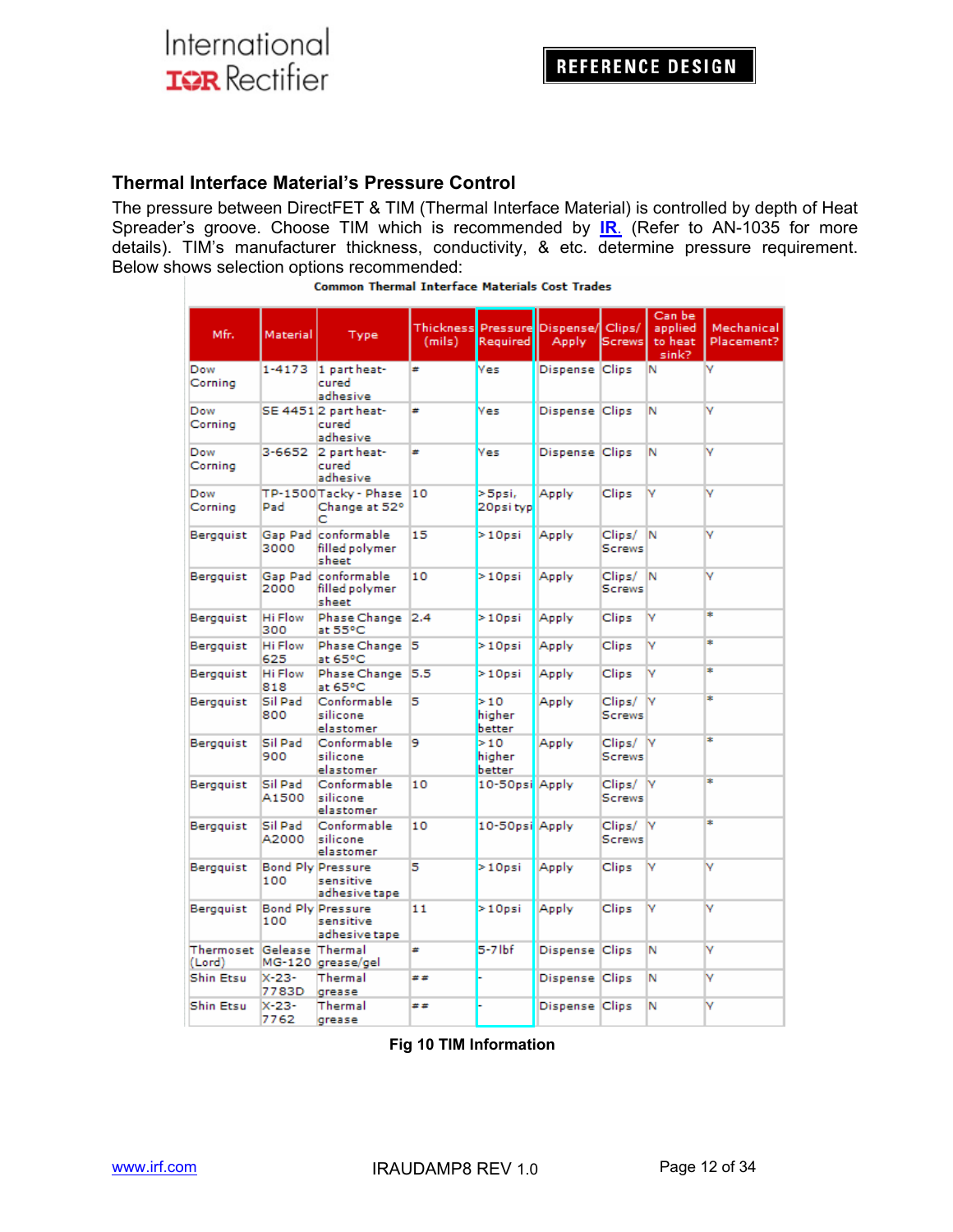

Check the TIM's compression deflection with constant rate of strain (example as Fig.11) base on manufacturer's datasheet. According to the stress requirement, find strain range for the TIM. Then, calculate heat spreader groove depth as below:

#### **Groove Depth=DirectFET's Height +TIM's Thickness\*strain**

\*\*DirectFET's height should be measured from PCB to the top of DirectFET after reflow. The average height of IRF6665 is 0.6mm.

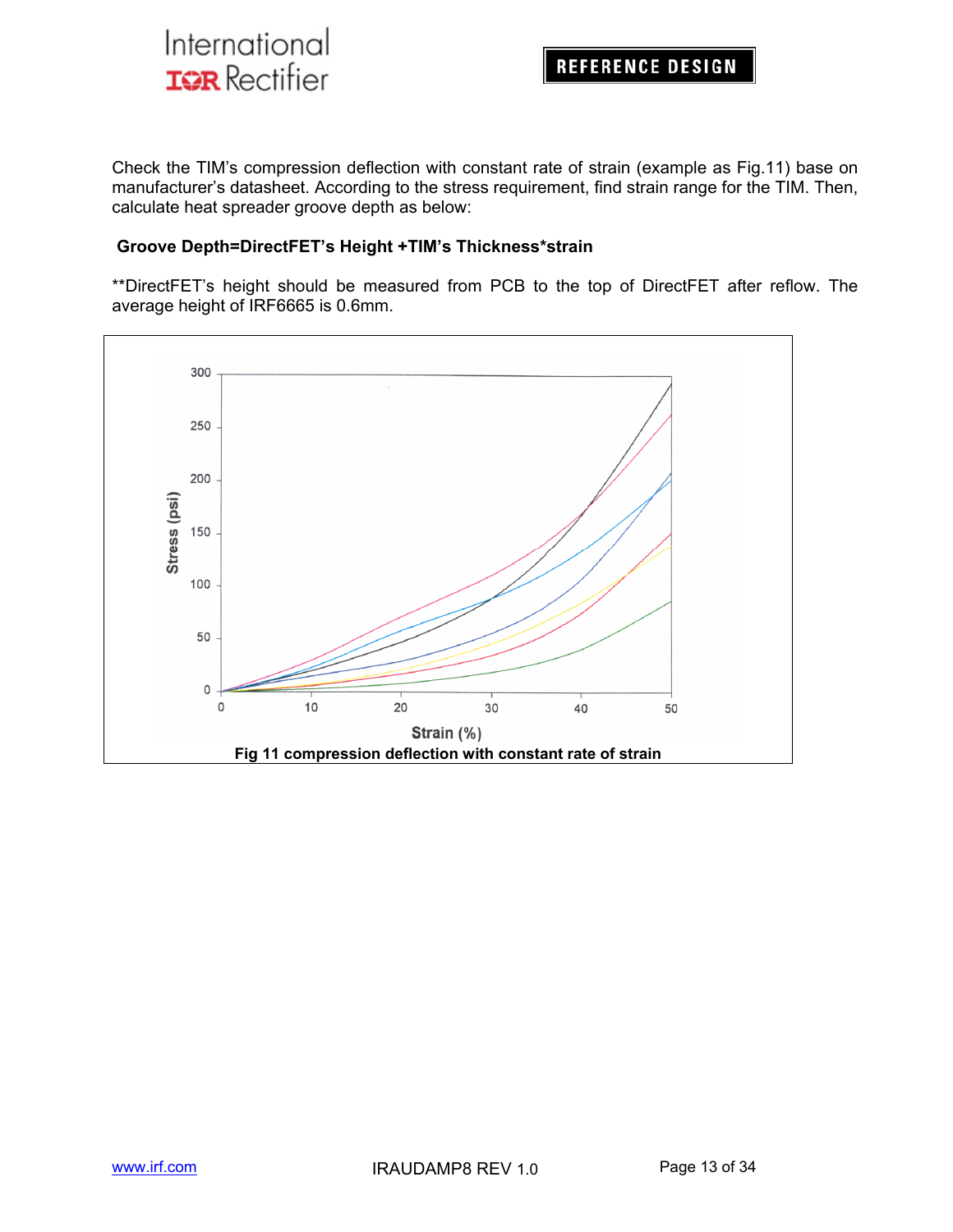## **Power Supply Rejection Ratio (PSRR)**

The IRAUDAMP8 obtains good power supply rejection ratio of -68 dB at 1kHz shown in Fig 12. With this high PSRR, IRAUDAMP8 accepts any power supply topology when the supply voltages fit between the min and max range.

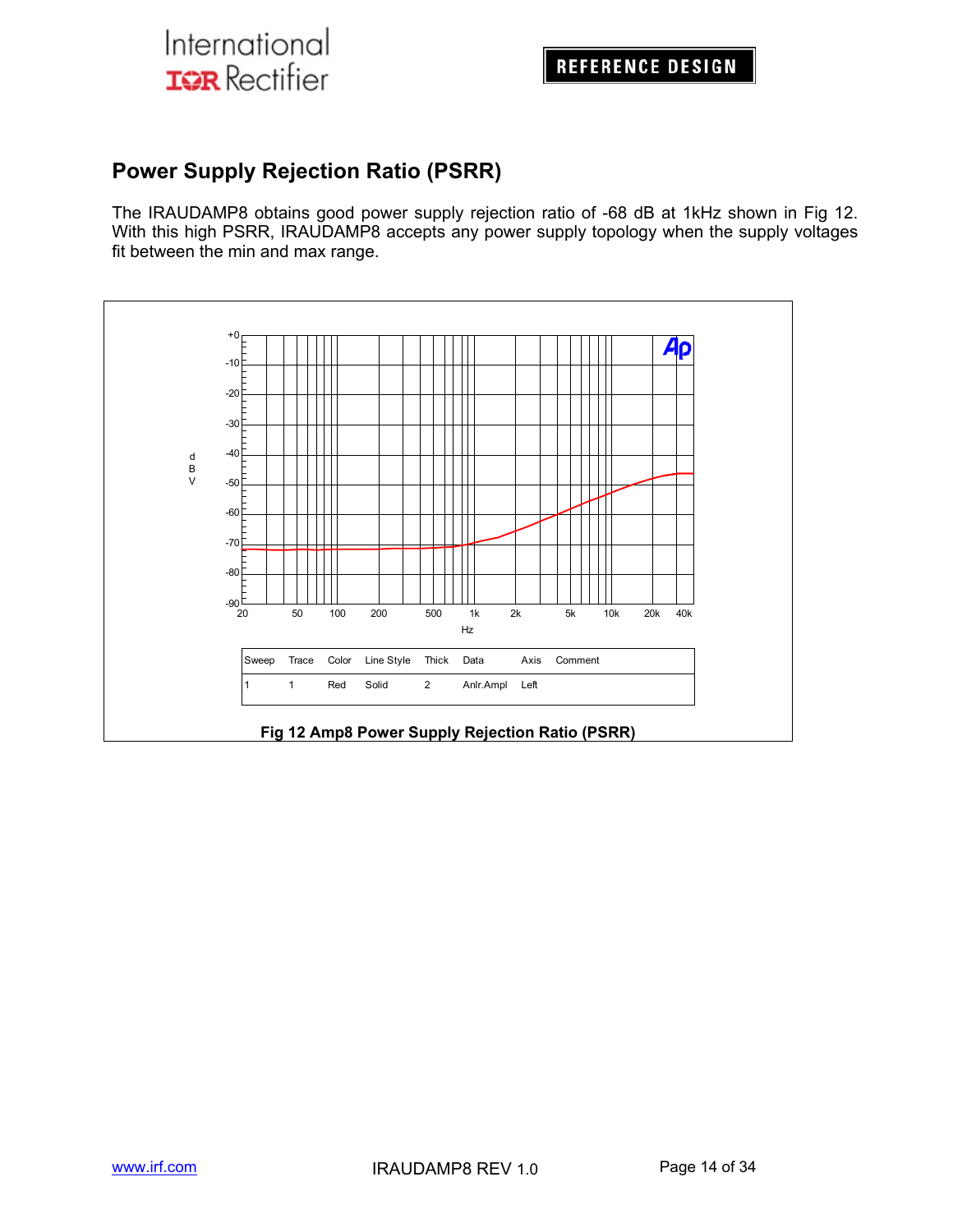## **Short Circuit Protection Response**

Figs 13-14 show over current protection reaction time of the IRAUDAMP8 in a short circuit event. As soon as the IRS2093 detects an over current condition, it shuts down PWM. After one second, the IRS2093 tries to resume the PWM. If the short circuit persists, the IRS2093 repeats try and fail sequences until the short circuit is removed.



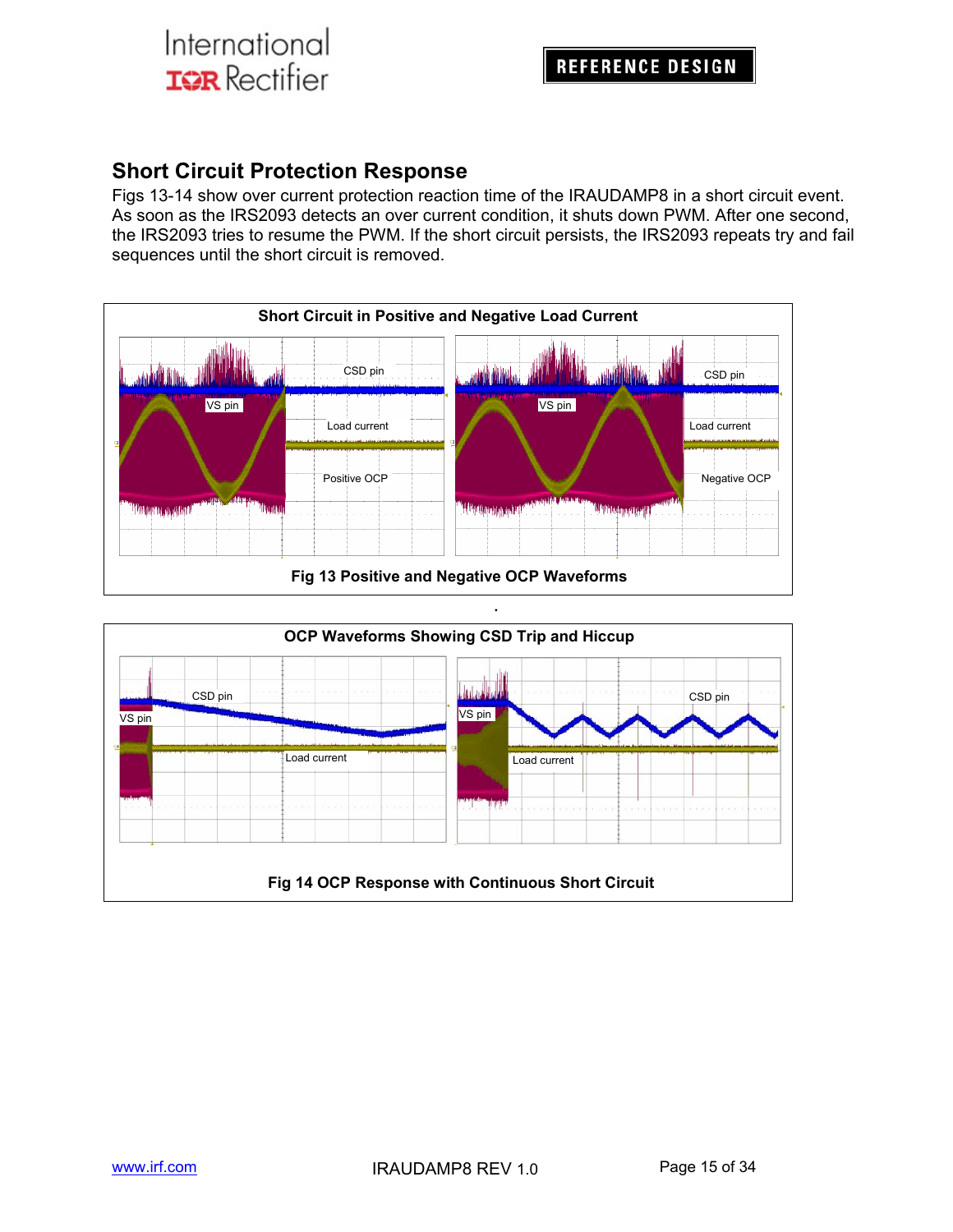### **IRAUDAMP8 Overview**

The IRAUDAMP8 features a 4CH self-oscillating type PWM modulator for the smallest space, highest performance and robust design. This topology represents an analog version of a secondorder sigma-delta modulation having a Class D switching stage inside the loop. The benefit of the sigma-delta modulation, in comparison to the carrier-signal based modulation, is that all the error in the audible frequency range is shifted to the inaudible upper-frequency range by nature of its operation. Also, sigma-delta modulation allows a designer to apply a sufficient amount of error correction.

The IRAUDAMP8 self-oscillating topology consists of following essential functional blocks.

- Front-end integrator
- PWM comparator
- Level shifters
- Gate drivers and MOSFETs
- Output LPF

#### **Integrator**

Referring to Fig 15 below, the input operational amplifier of the IRS2093 forms a front-end secondorder integrator with R3, C2, C3, and R2. The integrator that receives a rectangular feedback signal from the PWM output via R4 and audio input signal via R3 generates a quadratic carrier signal at the COMP pin. The analog input signal shifts the average value of the quadratic waveform such that the duty cycle varies according to the instantaneous voltage of the analog input signal.

#### **PWM Comparator**

The carrier signal at the COMP pin is converted to a PWM signal by an internal comparator that has a threshold at middle point between VAA and VSS. The comparator has no hysteresis in its input threshold.

#### **Level Shifters**

The internal input level-shifter transfers the PWM signal down to the low-side gate driver section. The gate driver section has another level-shifter that level shifts up the high-side gate signal to the high-side gate driver section.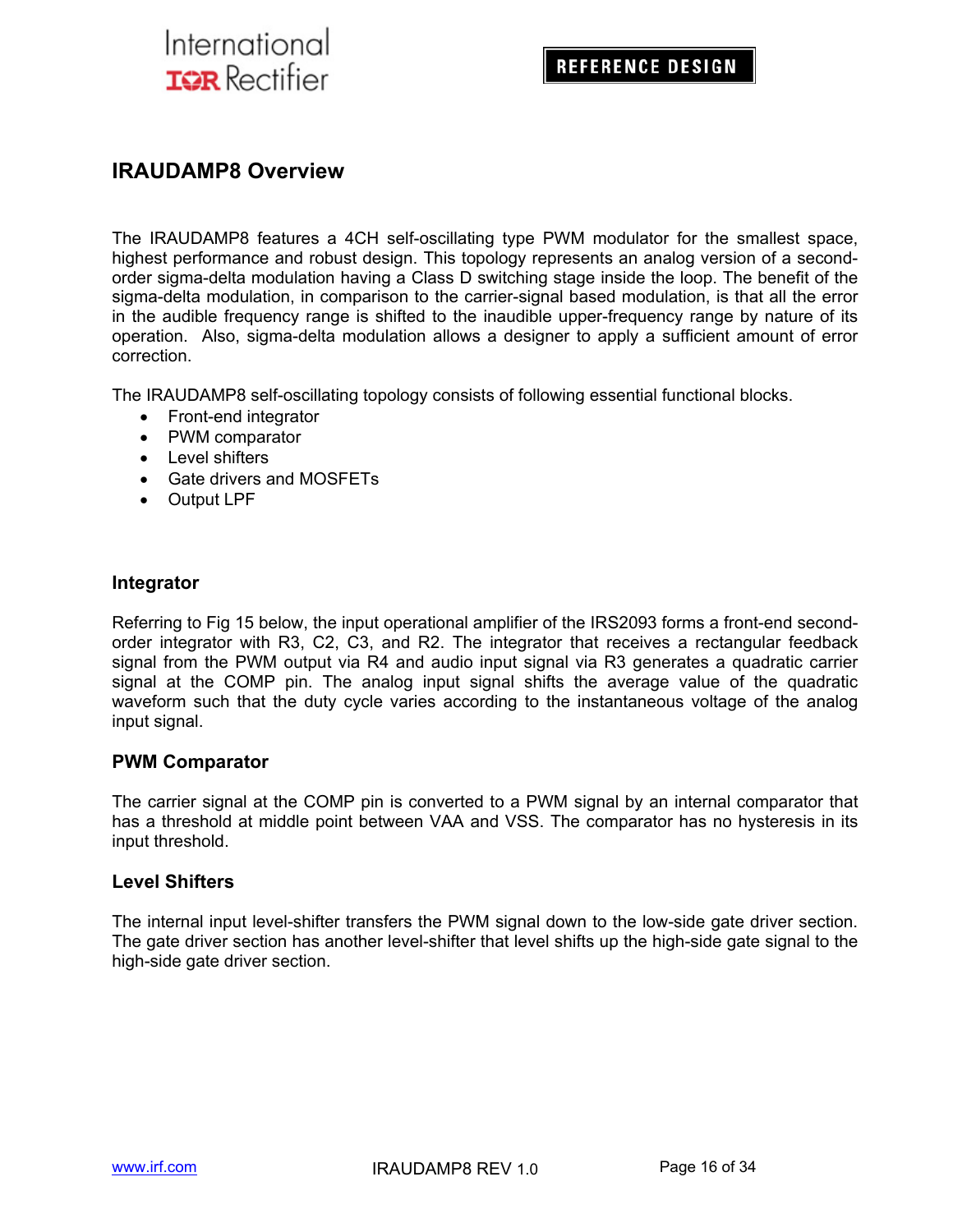

#### **Gate Drivers and DirectFETs**

The received PWM signal is sent to the dead-time generation block where a programmable amount of dead time is added into the PWM signal between the two gate output signals of LO and HO to prevent potential cross conduction across the output power DirectFETs. The high-side levelshifter shifts up the high-side gate drive signal out of the dead-time block.

 Each channel of the IRS2093's drives two DirectFETs, high- and low-sides, in the power stage providing the amplified PWM waveform.

#### **Output LPF**

The amplified PWM output is reconstructed back to an analog signal by the output LC LPF. Demodulation LC low-pass filter (LPF) formed by L1 and C13, filters out the Class D switching carrier signal leaving the audio output at the speaker load. A single stage output filter can be used with switching frequencies of 400 kHz and greater; a design with a lower switching frequency may require an additional stage of LPF.

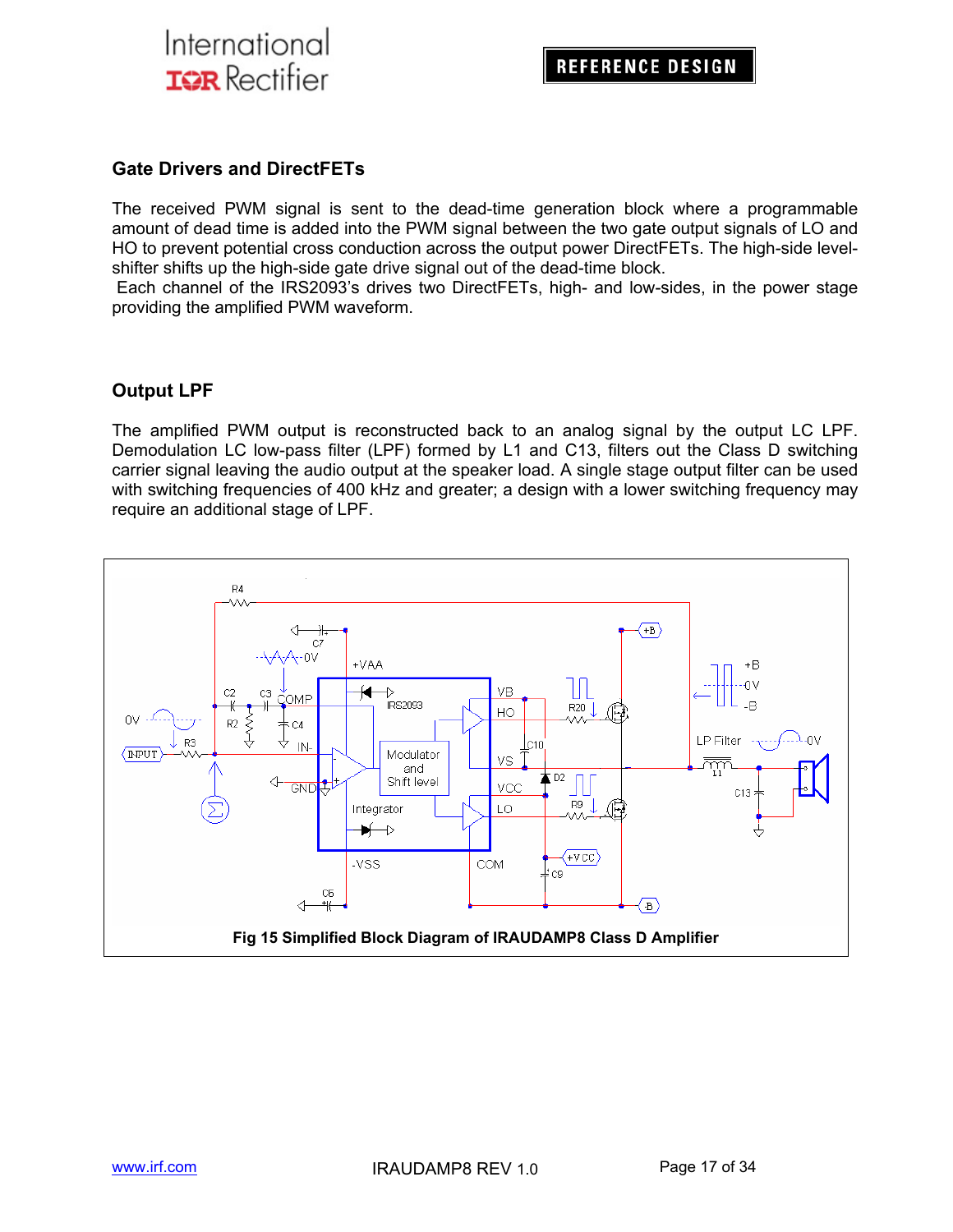## **Functional Descriptions**

#### **IRS2093 Gate Driver IC**

The IRAUDAMP8 uses the IRS2093, a 4 Channel high-voltage (up to 200 V), high-speed power MOSFET driver with internal dead-time and protection functions specifically designed for Class D audio amplifier applications. These functions include OCP and UVP. The IRS2093 integrates bidirectional over current protection for both high-side and low-side MOSFETs. The dead-time can be selected for optimized performance according to the size of the MOSFET, minimizing deadtime while preventing shoot-through. As a result, there is no gate-timing adjustment required externally. Selectable dead-time through the DT pin voltage is an easy and reliable function which requires only two external resistors, R12 and R13 as shown on Fig 16 or Fig 22 below.

The IRS2093 offers the following functions.

- PWM modulator
- Dead-time insertion
- Over current protection
- Under voltage protection
- Level shifters

Refer to IRS2093 datasheet and AN-1146 for more details.

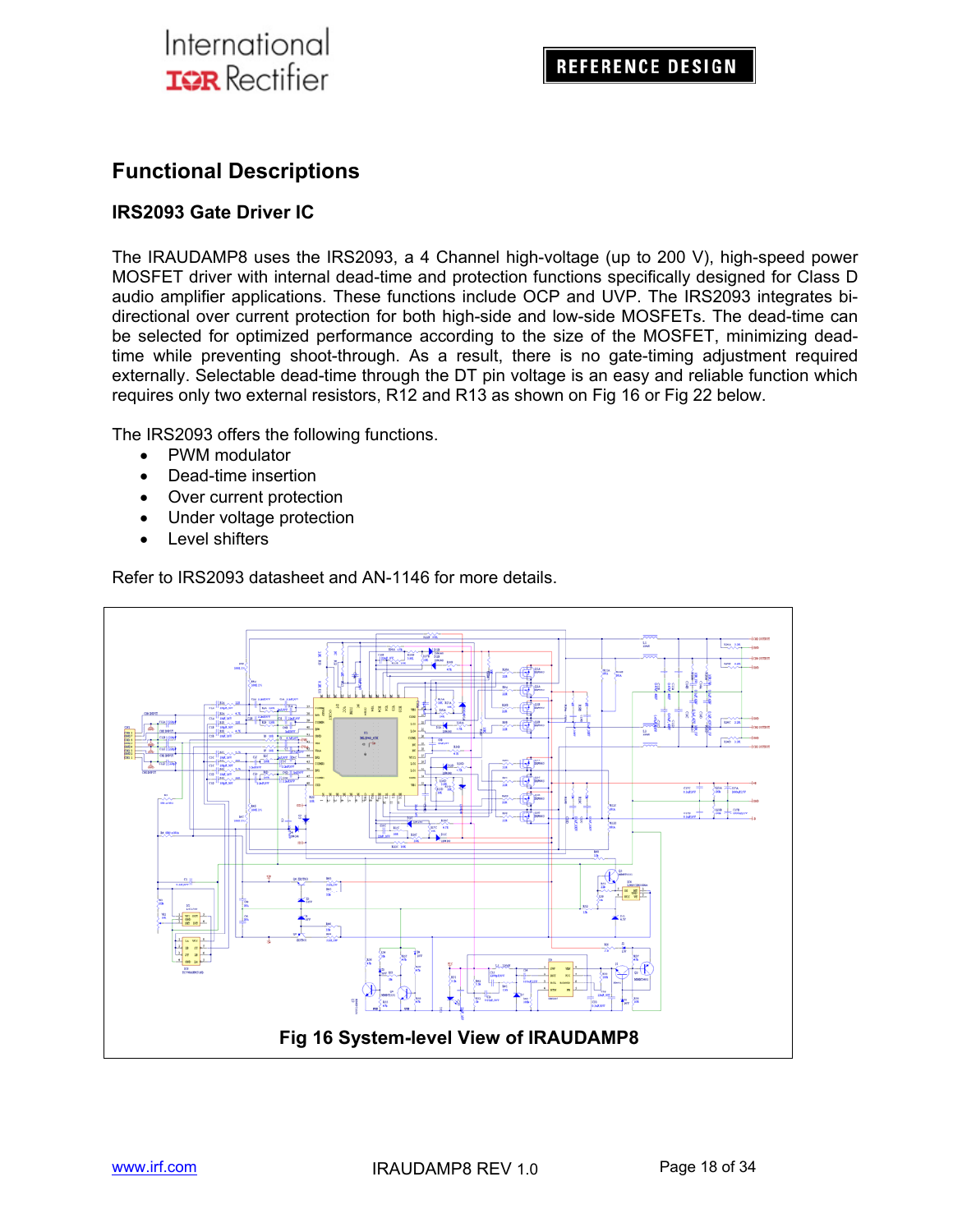#### **Self-Oscillating Frequency**

Self-oscillating frequency is determined by the total delay time along the control loop of the system; the propagation delay of the IRS2093, the DirectFETs switching speed, the time-constant of front-end integrator (R2, R3, R4, C2, C3 ). Variations in +B and –B supply voltages also affect the self-oscillating frequency.

The self-oscillating frequency changes with the duty ratio. The frequency is highest at idling. It drops as duty cycle varies away from 50%.

#### **Adjustments of Self-Oscillating Frequency**

Use R2 to set different self-oscillating frequencies. The PWM switching frequency in this type of self-oscillating switching scheme greatly impacts the audio performance, both in absolute frequency and frequency relative to the other channels. In absolute terms, at higher frequencies, distortion due to switching-time becomes significant, while at lower frequencies, the bandwidth of the amplifier suffers. In relative terms, interference between channels is most significant if the relative frequency difference is within the audible range.

Normally, when adjusting the self-oscillating frequency of the different channels, it is suggested to either match the frequencies accurately, or have them separated by at least 25kHz. Under the normal operating condition with no audio input signal, the switching-frequency is set around 400kHz in the IRAUDAMP8**.**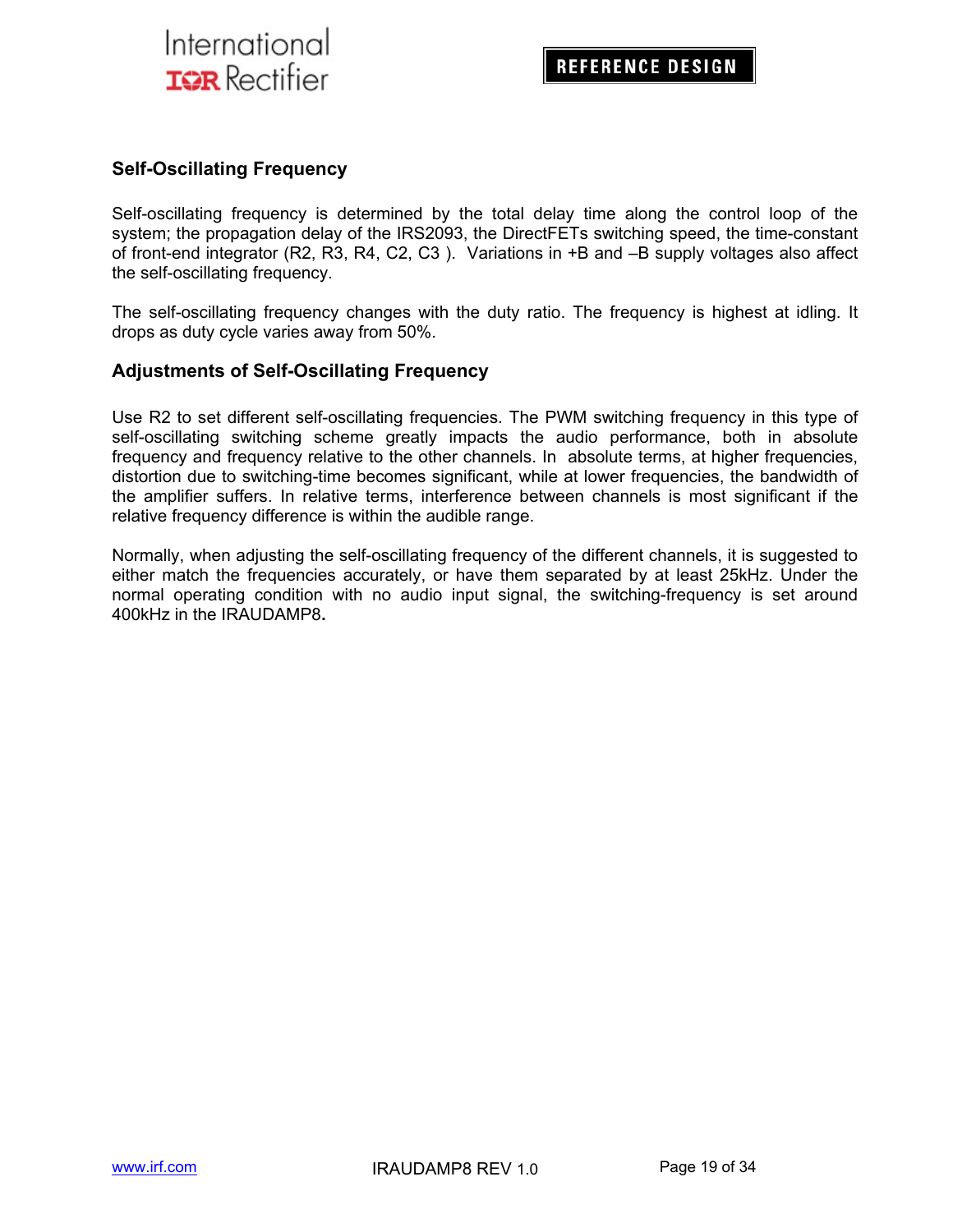### **Selectable Dead-time**

The dead-time of the IRS2093 is set based on the voltage applied to the DT pin. Fig 17 lists the suggested component value for each programmable dead-time between 45 and 105 ns. All the IRAUDAMP8 models use DT1 (45ns) dead-time.

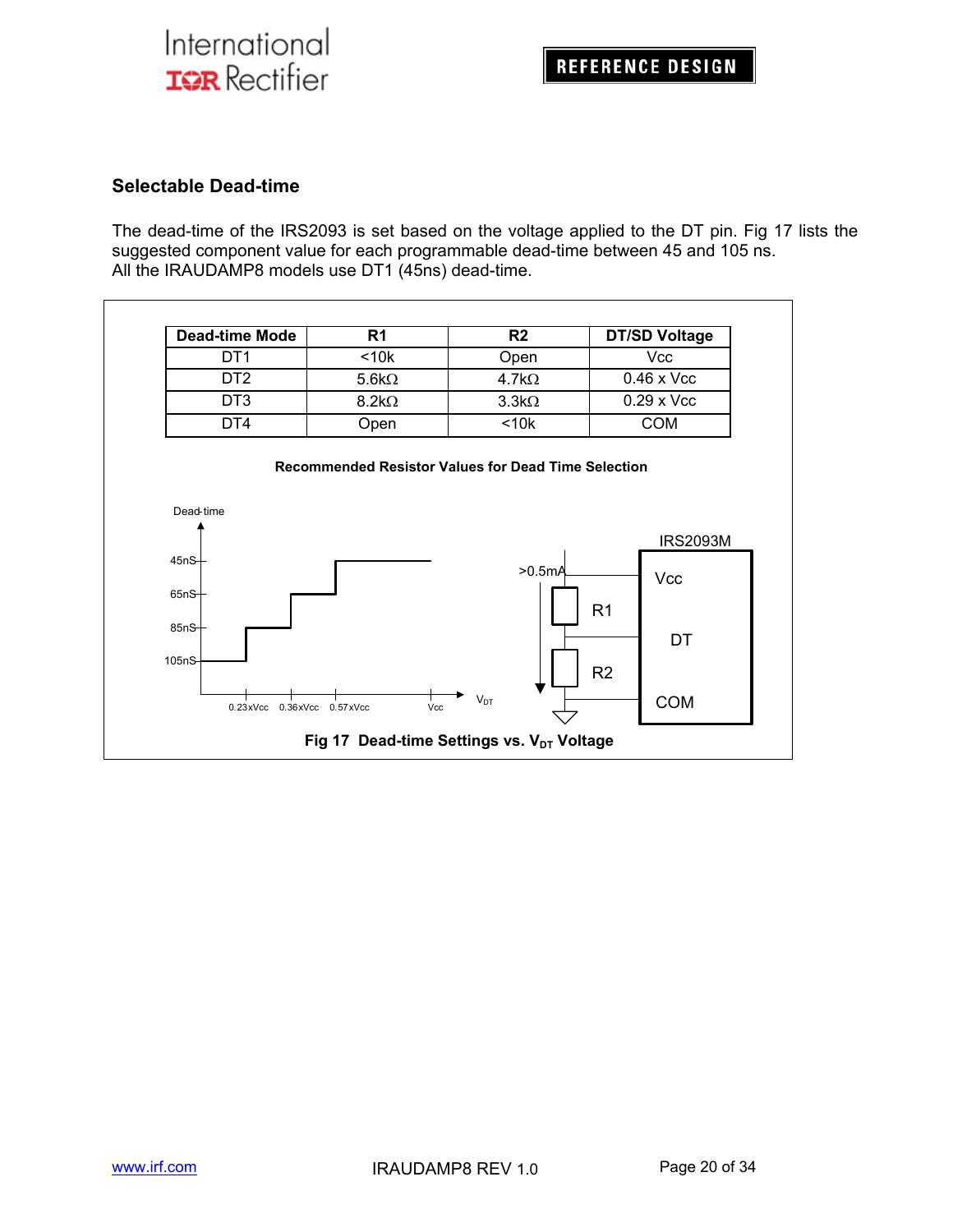### **Protection System Overview**

The IRS2093 integrates over current protection (OCP) inside the IC. The rest of the protections, such as over-voltage protection (OVP), under-voltage protection (UVP), and over temperature protection (OTP), are detected externally to the IRS2093 (Fig 18).

The external shutdown circuit will disable the output by pulling down CSD pins, (Fig 19). If the fault condition persists, the protection circuit stays in shutdown until the fault is removed.



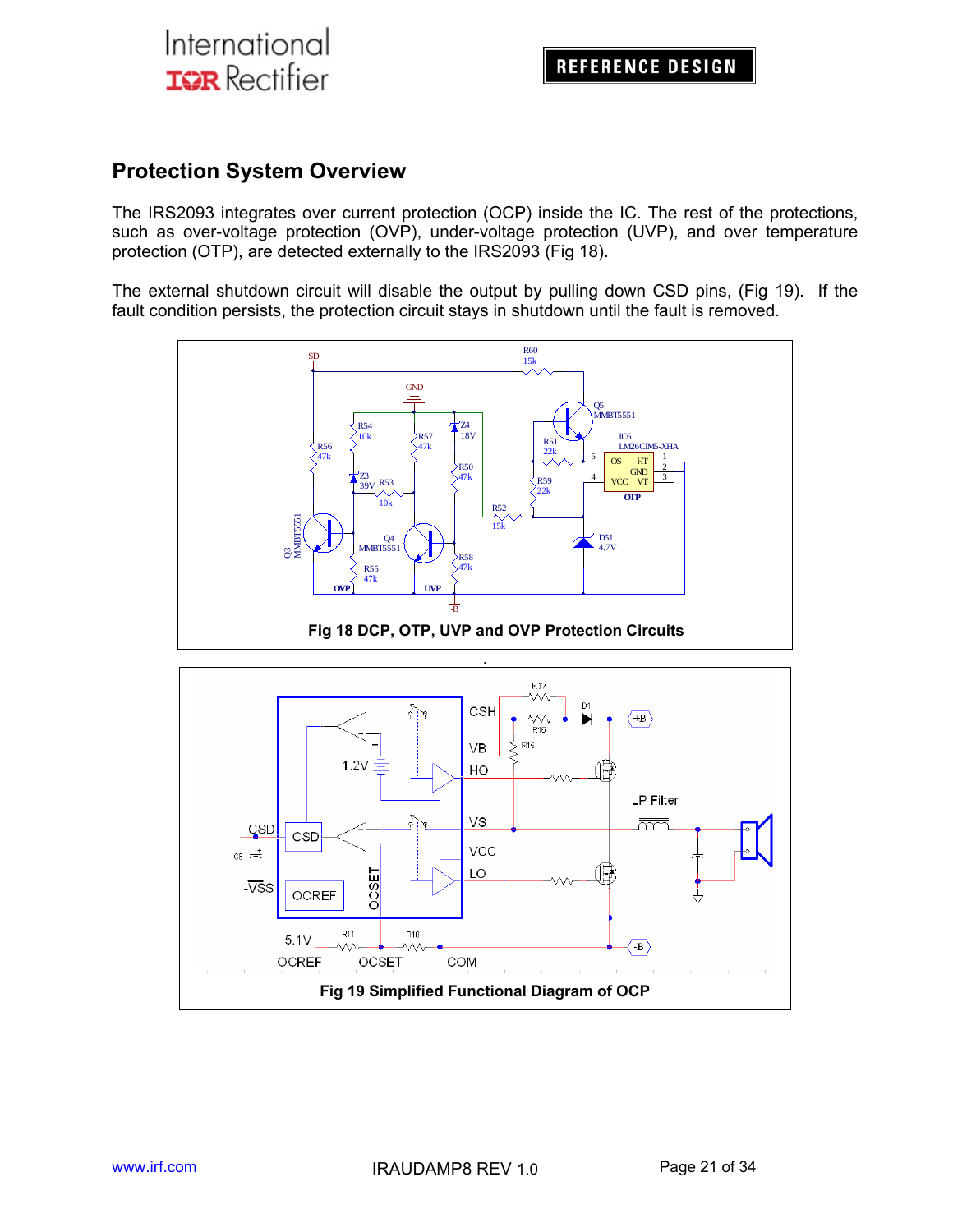

### **Over-Current Protection (OCP) Low-Side Current Sensing**

The low-side current sensing feature protects the low side DirectFET from an overload condition from negative load current by measuring drain-to-source voltage across  $R_{DS(ON)}$  during its on state. OCP shuts down the switching operation if the drain-to-source voltage exceeds a preset trip level.

The voltage setting on the OCSET pin programs the threshold for low-side over-current sensing. When the VS voltage becomes higher than the OCSET voltage during low-side conduction, the IRS2093 turns the outputs off and pulls CSD down to -VSS.

### **High-Side Current Sensing**

The high-side current sensing protects the high side DirectFET from an overload condition from positive load current by measuring drain-to-source voltage across  $R_{DS(ON)}$  during its on state. OCP shuts down the switching operation if the drain-to-source voltage exceeds a preset trip level.

High-side over-current sensing monitors drain-to-source voltage of the high-side DirectFET during the on state through the CSH and VS pins. The CSH pin detects the drain voltage with reference to the VS pin, which is the source of the high-side DirectFET. In contrast to the low-side current sensing, the threshold of the CSH pin to trigger OC protection is internally fixed at 1.2V. An external resistive divider R15, R16 and R17 are used to program a threshold as shown in Fig 18. An external reverse blocking diode D1 is required to block high voltage feeding into the CSH pin during low-side conduction. By subtracting a forward voltage drop of 0.6V at D1, the minimum threshold which can be set for the high-side is 0.6V across the drain-to-source.

### **Over-Voltage Protection (OVP)**

OVP is provided externally to the IRS2093. OVP shuts down the amplifier if the bus voltage between GND and -B exceeds 39V. The threshold is determined by a Zener diode Z3. OVP protects the board from harmful excessive supply voltages, such as due to bus pumping at very low frequency-continuous output in stereo mode.

#### **Under-Voltage Protection (UVP)**

UVP is provided externally to the IRS2093. UVP prevents unwanted audible noise output from unstable PWM operation during power up and down. UVP shuts down the amplifier if the bus voltage between GND and -B falls below a voltage set by Zener diode Z4.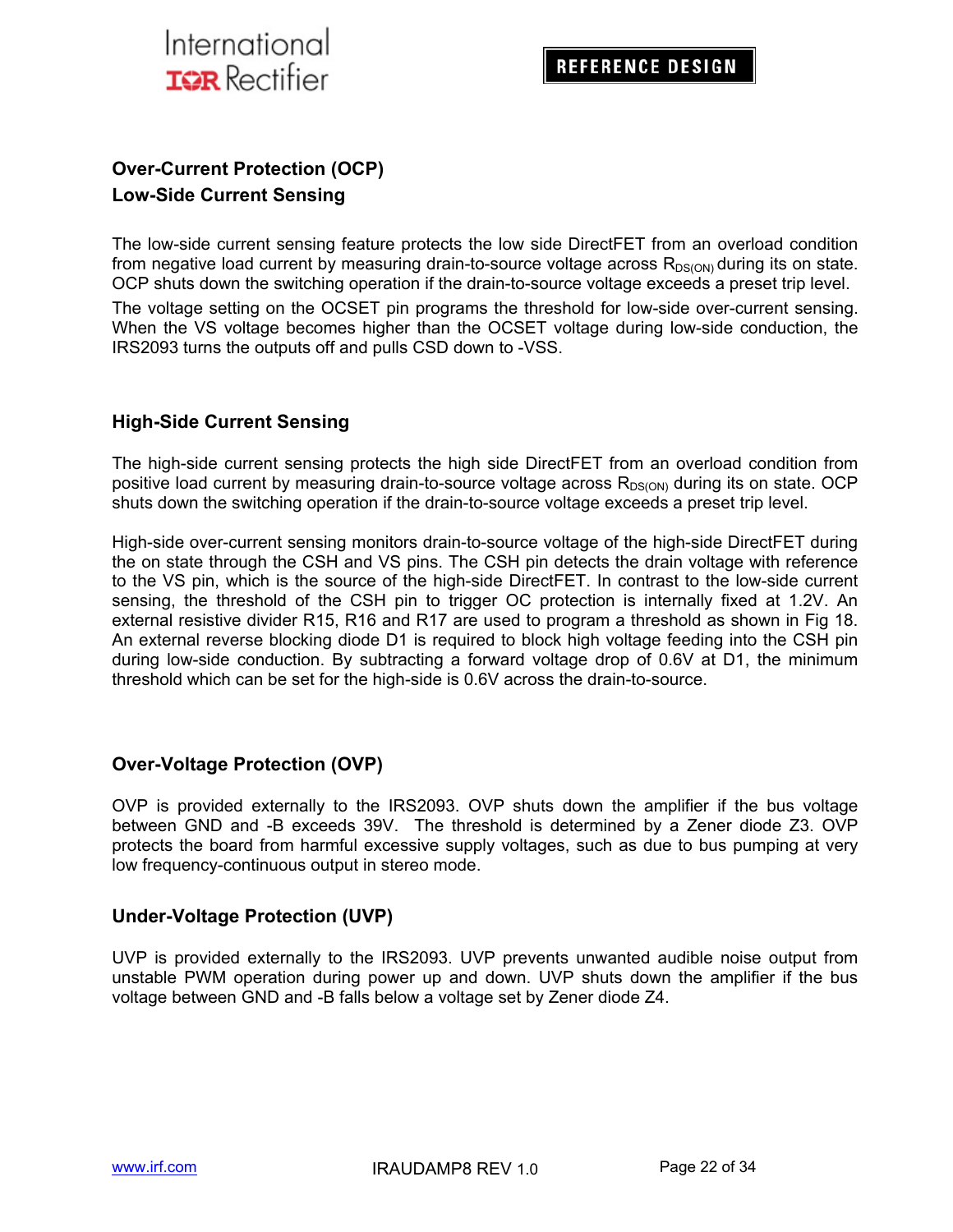### **Offset Null (DC Offset) Adjustment**

The IRAUDAMP8 requires no output-offset adjustment. DC offsets are tested to be less than ±20 mV.

#### **Over-Temperature Protection (OTP)**

A Preset Thermostat IC, IC6 in Fig 17, is placed in close proximity to the heatsink which has 8 DirectFETs under it; and monitors heatsink temperature. If the heatsink temperature rises above 100  $\degree$ C, the OTP shuts down all 4 channels by pulling down the CSD pins of the IRS2093. OTP recovers once the temperature has cooled down.

### **Click and POP Noise Reduction**

Thanks to the click and pop elimination function built into the IRS2093, the IRAUDAMP8 does not require any additional components for this function.

### **Power Supply Requirements**

For convenience, the IRAUDAMP8 has all the necessary housekeeping power supplies onboard and only requires a pair of symmetric power supplies. Or you can use it with the IRAUDPS1 reference design which is a 12 volt systems Audio Power Supply for automotive applications designed to provide voltage rails (+B and –B) for Class D audio power amplifiers .

### **House Keeping Power Supply**

The internally-generated housekeeping power supplies include ±5V for analog signal processing, and +12V supply  $(V_{\text{cc}})$  referred to the negative supply rail -B for DirectFET gate drive. The gate driver section of the IRS2093 uses VCC to drive gates of the DirectFETs.  $V_{CC}$  is referenced to -B (negative power supply). D2, R18 and C10 form a bootstrap floating supply for the HO gate driver.

#### **Bus Pumping**

When the IRAUDAMP8 is running in stereo mode, the bus pumping effect takes place with low frequency, high output. Since the energy flowing in the Class D switching stage is bi-directional, there is a period where the Class D amplifier feeds energy back to the power supply. The majority of the energy flowing back to the supply is from the energy stored in the inductor in the output LPF.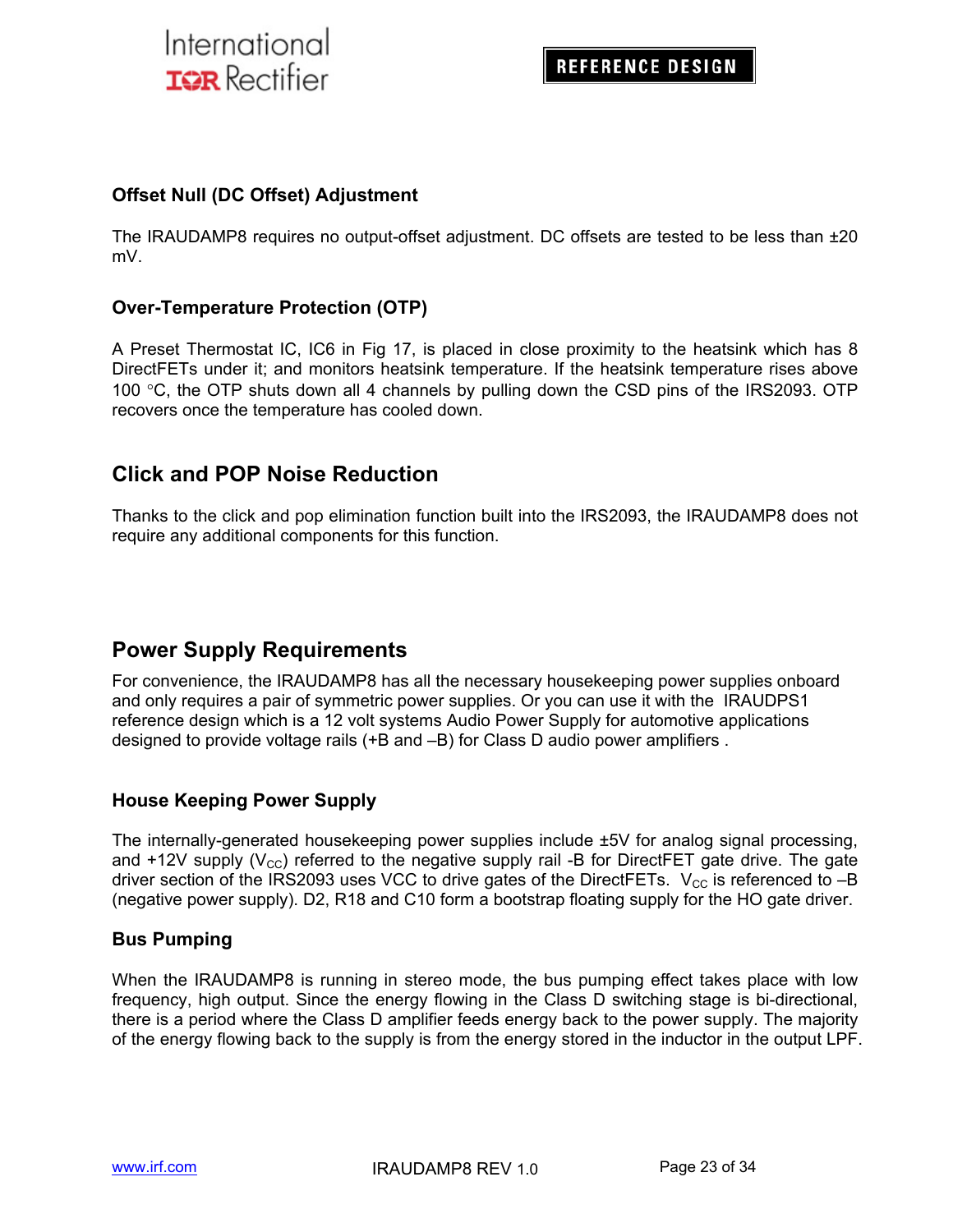Usually, the power supply has no way to absorb the energy coming back from the load. Consequently the bus voltage is pumped up, creating bus voltage fluctuations.

Following conditions make bus pumping worse:

- 1. Lower output frequencies (bus-pumping duration is longer per half cycle)
- 2. Higher power output voltage and/or lower load impedance (more energy transfers between supplies)
- 3. Smaller bus capacitance (the same energy will cause a larger voltage increase)

The OVP protects IRAUDAMP8 from failure in case of excessive bus pumping. One of the easiest counter measures of bus pumping is to drive both of the channels in a stereo configuration out-ofphase so that one channel consumes the energy flow from the other and does not return it to the power supply. Bus voltage detection monitors only +B supply, assuming the bus pumping on the supplies is symmetric in  $+B$  and -B supplies.

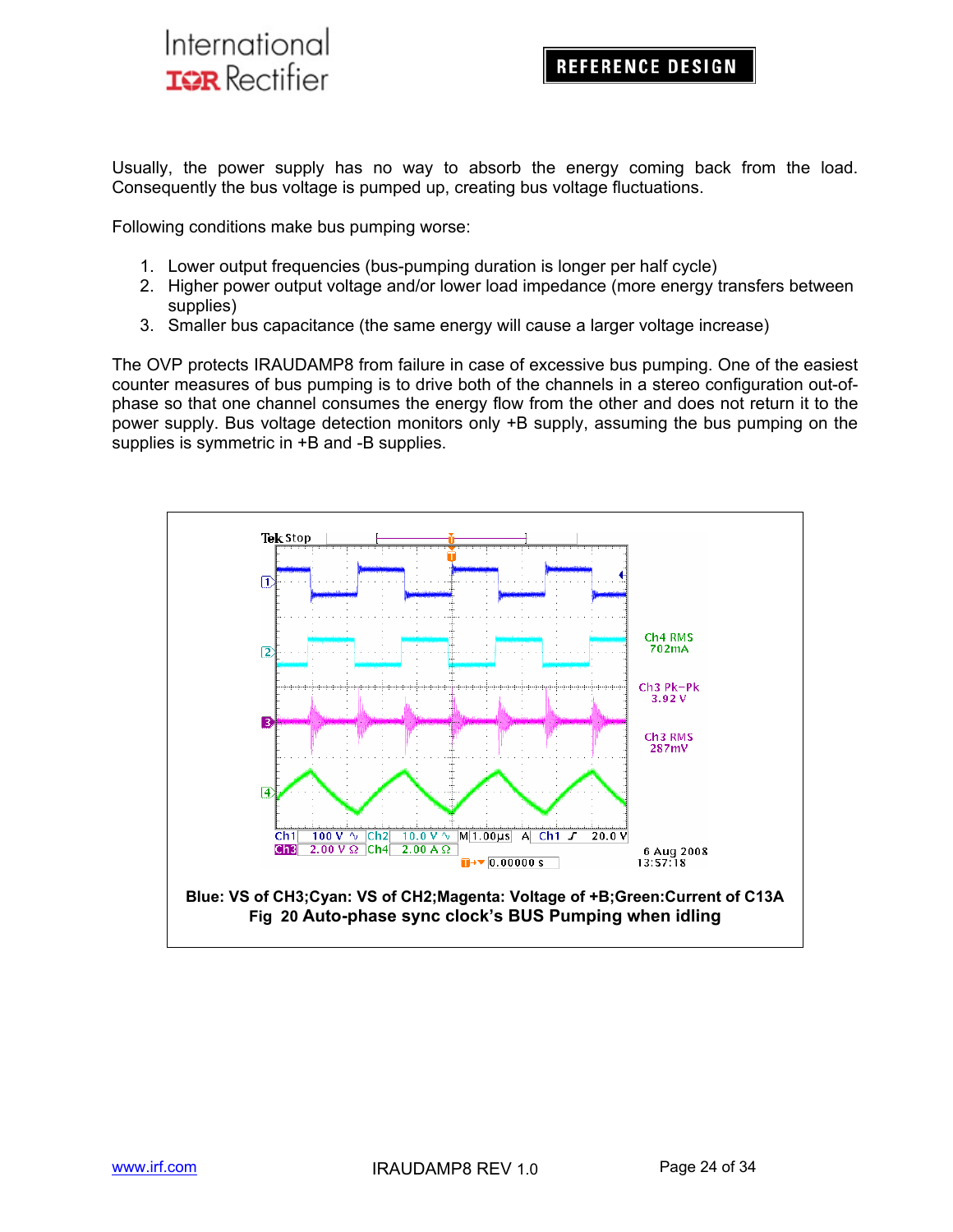### **Load Impedance**

Each channel is optimized for a 4  $\Omega$  speaker load in half bridge.

### **Input Signal and Gain Setting**

A proper input signal is an analog signal ranging from 20Hz to 20kHz with up to 3  $V_{RMS}$  amplitude with a source impedance of no more than 600  $Ω$ . Input signal with frequencies from 30kHz to 60kHz may cause LC resonance in the output LPF, causing a large reactive current flowing through the switching stage, especially with greater than 8  $\Omega$  load impedances, and the LC resonance can activate OCP.

The IRAUDAMP8 has an RC network called a Zobel network (R21 and C14) to damp the resonance and prevent peaking frequency response with light loading impedance. (Fig 21)



### **Gain Setting**

The ratio of resistors R4A~D/R1A~D in Fig 22 sets voltage gain. The IRAUDAMP8 has no on board volume control. To change the voltage gain, change the input resistor term R1A~D. Changing R4A~D affects PWM control loop design and may result poor audio performance.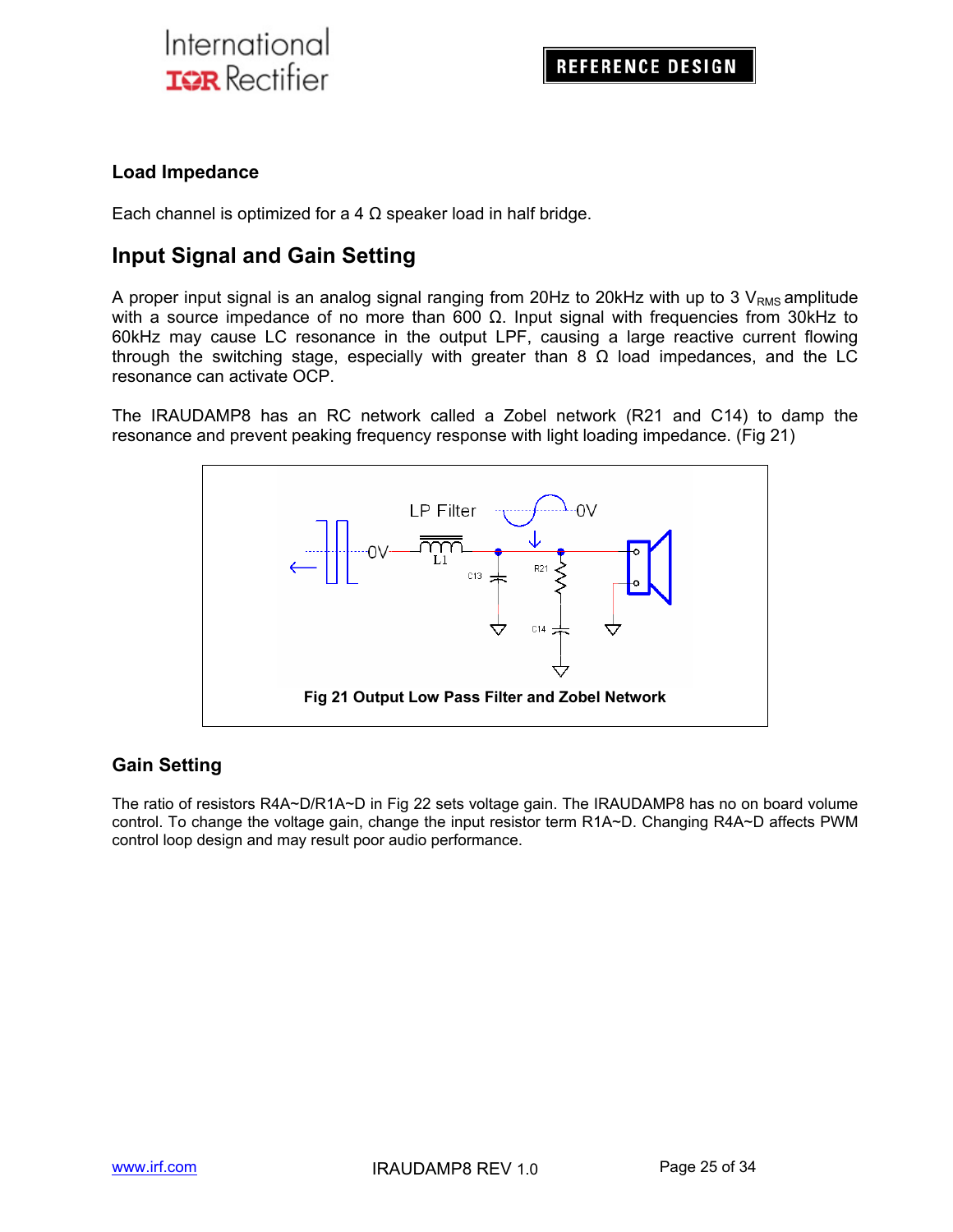

REFERENCE DESIGN

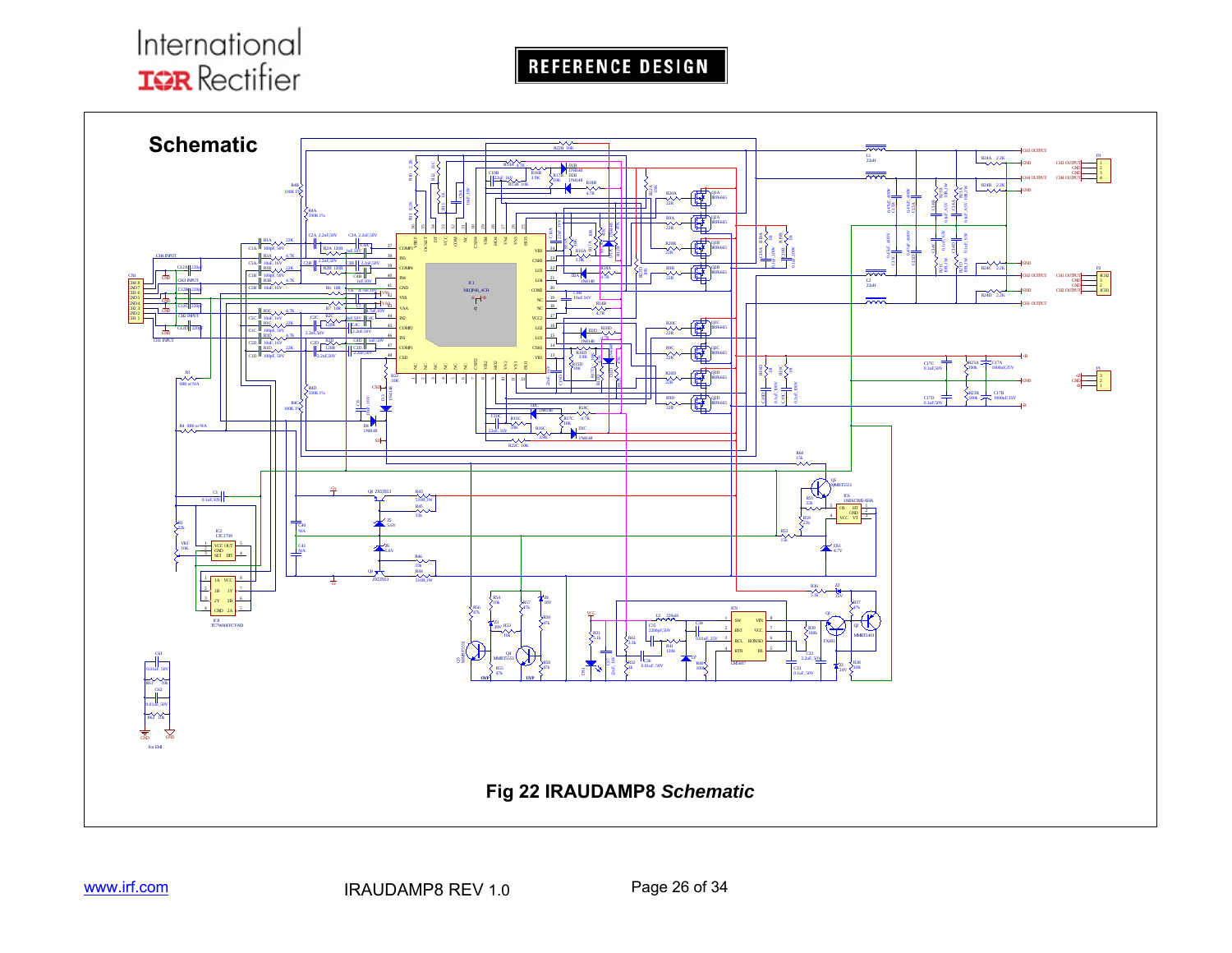## **IRAUDAMP8 Fabrication Materials**

#### Quantity Value Description I Designator Part Number Vender 0.1uF,50V CAP CER .1UF 50V 10% X7R C1 490-1519-1-ND Murata Electronics North America 4 100pF, 50V CAP CERAMIC 100PF 50V NP0 0603 C1A, C1B, C1C, C1D 399-1061-1-ND Kemet 9 2.2nF,50V CAP CER 2200PF 50V 10% X7R 0603 C2A, C2B, C2C, C2D, C3A, C3B, C3C, C3D, C35 490-1500-1-ND Murata Electronics North America 4 1nF,50V CAP 1000PF 50V<br>CERAMICX7R 0603 C4A, C4B, C4C, C4D 399-1082-1-ND Kemet 4 10uF, 16V CAP 10UF 16V HA ELECT SMD C5A, C5B, C5C, C5D PCE4179CT-ND Panasonic - ECG 2 4.7uF,10V CAP CERM 4.7UF 10V Y5V C6, C7 478-1429-1-ND AVX Corporation 1 10uF, 16V CAP CER 10UF 16V Y5V 1206 C8 490-3383-1-ND Murata Electronics North America 2 10uF,16V CAP CER 10UF 16V Y5V 0805 C9A, C9B 490-3347-1-ND Murata Electronics North America 5 22uF, 16V CAP CER 22UF 16V X7R 1210 C10A, C10B, C10C, C10D, C37 445-3945-1-ND TDK Corporation<br>C12A, C12B, C12C, Murata Electronics 4 220pF CAP CER 220PF 50V 10% X7R 0603 C12A, C12B, C12C, C12D 490-1483-1-ND Murata North America 4 0.47uF, 400V CAP .47UF 400V METAL POLYPRO C13A, C13B, C13C, C13D 495-1315-ND EPCOS Inc 4 0.1uF, 63V CAP FILM MKP .1UF 63VDC 2% C14A, C14B, C14C, C14D BC2054-ND Vishay/BC Components 2 1000uF,35V CAP 1000UF 35V ELECT SMG RAD C17A, C17B 565-1086-ND United Chemi-Con 2 0.1uF,50V CAP .10UF 50V CERAMIC X7R 1206 C17C, C17D 399-1249-1-ND Kemet 4 0.1uF,100V CAP CER .10UF 100V X7R 10% 0805 C19A, C19B, C19C, 445-1418-1-ND TDK Corporation 2.2uF, 50V CAP CER 2.2UF 50V X7R 1206 C32 490-3367-1-ND Murata Electronics North America 0.1uF, 50V CAP CER .1UF 50V 10% X7R 0805 C33 490-1666-1-ND Murata Electronics North America 0.01uF, 25V CAP 10000PF 25V CERM X7R 0603 C34 PCC1763CT-ND Panasonic - ECG 1 0.01uF, 50V CAP CER 10000PF 50V 20% X7R 0603 C36 490-1511-1-ND Murata Electronics North America 2 0.01uF, 50V CAP 10000PF 50V CERAMIC<br>X7R 0603 C61, C62 399-1091-1-ND Kemet 1 ED1520-ND TERMINAL BLOCK 3.5MM 8POS PCB CN1 ED1520-ND On Shore Technology Inc 10 1N4148 DIODE SWITCH 100V 400MW SOD-123 D1A, D1B, D1C, D1D, D2A, D2B, D2C, D2D, D3, D4 1N4148W-FDICT-ND Diodes Inc 1 DIODE1 DIODE SCHOTTKY 100V<br>1.5A SMA D7 10MQ100NPBFCT-ND Vishay/Semiconductors 1 4.7V DIODE ZENER 500MW 4.7V SOD123 **D51** D51 MMSZ4V7T1GOSCT-ND ON Semiconductor Blue LED LED BLUE CLEAR THIN 0805 SMD DS1 160-1645-1-ND Lite-On Inc 1 MLQP48\_4CH 4ch Audio Class D Controller IC1 IR2093MPBF International Rectifier 1 LTC1799 IC OSCILLATOR RES SET TSOT23-5 IC2 LTC1799CS5#TRMPBFCT-ND Linear Technology 1 LM26CIM5- XHA IC THERMOSTAT PRESET SOT23-5 IC6 LM26CIM5-XHACT-ND National Semiconductor TC7W00FFCT-IC GATE NAND DUAL

### **Table 1 IRAUDAMP8 Electrical Bill of Materials**

1 LM5007

ND

1

IC REG SW STEP-DOWN 80V<br>8-LLP

2INPUT 8-SOP IC8 IC8 TC7W00FFCT-ND Toshiba

IC9 LM5007SDCT-ND

National Semiconductor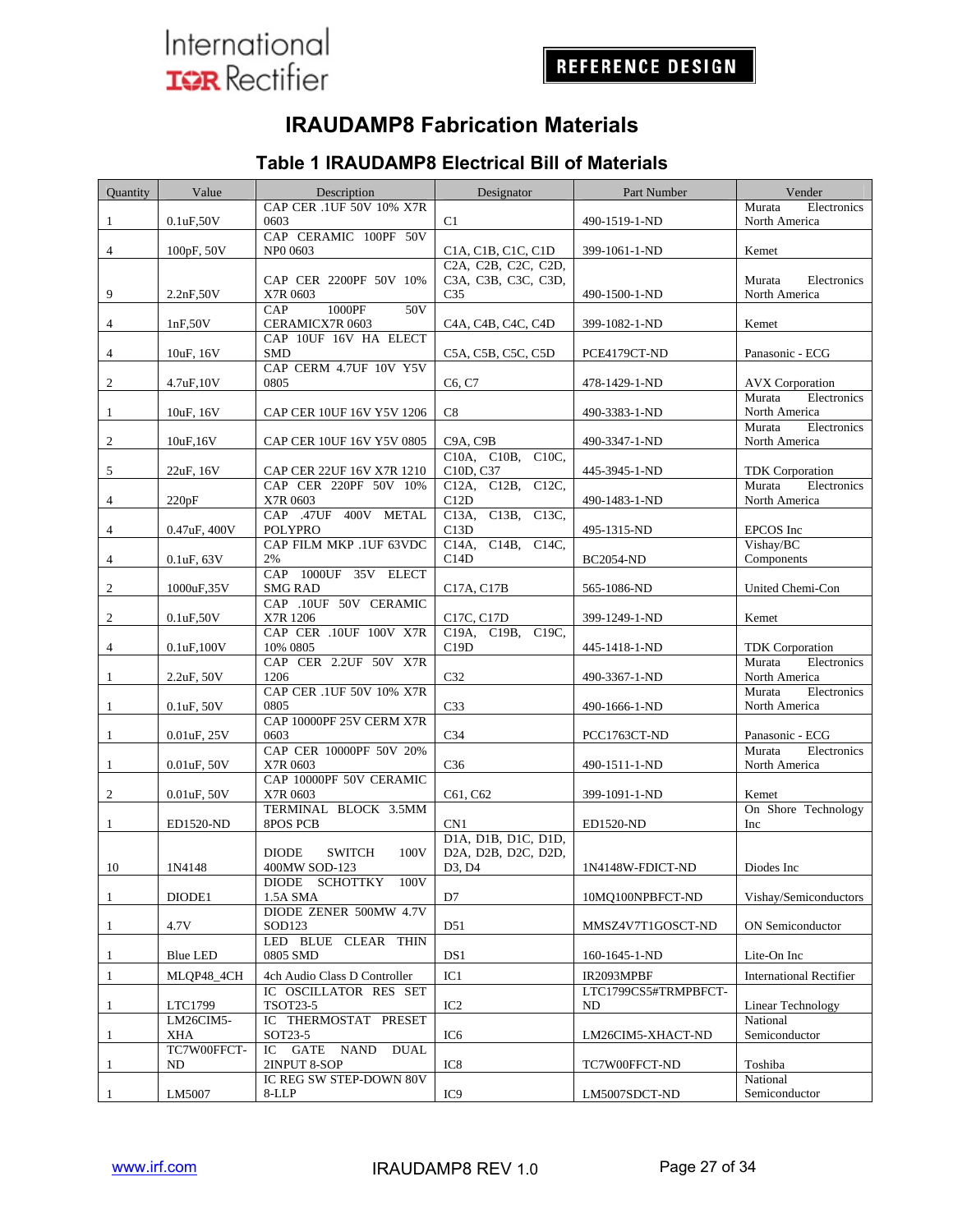## REFERENCE DESIGN

|                |                  | Fixed inductors for Digital                     |                                                   |                         |                                |
|----------------|------------------|-------------------------------------------------|---------------------------------------------------|-------------------------|--------------------------------|
| 2              | 22uH             | Audio Amplifier                                 | L1, L2                                            | DAEPW-M185X             | <b>TOKO</b>                    |
|                |                  | POWER INDUCTOR 220UH                            |                                                   |                         |                                |
| 1              | 220uH            | 0.49A SMD<br>CONN TERM BLOCK PCB                | L5                                                | 308-1538-1-ND           | Sumida Corporation             |
| $\mathbf{1}$   | Header 3         | 5.0MM 3POS                                      | P <sub>1</sub>                                    | 281-1415-ND             | Weidmuller                     |
|                |                  | TERMINAL BLOCK 3.5MM                            |                                                   |                         | On Shore Technology            |
| 2              | SP OUT           | 4POS PCB                                        | P <sub>2</sub> , P <sub>3</sub>                   | ED1516-ND               | Inc                            |
|                |                  | TRANS HP NPN 60V 1000MA                         |                                                   |                         |                                |
| 1              | FX491            | $SOT-23$                                        | Q1                                                | FMMT491CT-ND            | Zetex Inc                      |
|                |                  | MOSFET N-CH 100V 4.2A                           | Q1A, Q1B, Q1C, Q1D,                               |                         |                                |
| 8              | IRF6665          | <b>DIRECTFET</b>                                | Q2A, Q2B, Q2C, Q2D                                | IRF6665TRPBFCT-ND       | <b>International Rectifier</b> |
|                |                  | TRANS 150V 350MW PNP                            |                                                   |                         |                                |
| 1              | MMBT5401         | SMD SOT-23                                      | Q <sub>2</sub>                                    | MMBT5401-FDICT-ND       | Diodes Inc                     |
|                |                  | TRANS NPN 160V 350MW                            |                                                   |                         |                                |
| 3              | MMBT5551         | SMD SOT-23<br>4.5A<br><b>TRANSISTOR</b><br>100V | Q3, Q4, Q5                                        | MMBT5551-FDICT-ND       | Diodes Inc                     |
| 1              | ZX5T853          | SOT-89                                          | Q8                                                | ZX5T853ZCT-ND           | Zetex Inc                      |
|                |                  | TRANSISTOR PNP 3.5A 100V                        |                                                   |                         |                                |
| 1              | ZX5T953          | SOT-89                                          | Q <sub>9</sub>                                    | ZX5T953ZCT-ND           | Zetex Inc                      |
|                |                  | RES ZERO OHM 1/10W 5%                           |                                                   |                         |                                |
| 1              | 0 <sub>R</sub> 0 | 0603 SMD                                        | R1                                                | P <sub>0.0</sub> GCT-ND | Panasonic - ECG                |
|                |                  | RES 22K OHM 1/10W 5%                            | R1A, R1B, R1C, R1D,                               |                         |                                |
| 7              | 22K              | 0603 SMD                                        | R3, R51, R59                                      | RHM22KGCT-ND            | Rohm                           |
|                |                  | RES 120 OHM 1/10W 5% 0603                       |                                                   |                         |                                |
| 4              | 120R             | <b>SMD</b>                                      | R2A, R2B, R2C, R2D                                | RHM120GCT-ND            | Rohm                           |
| $\overline{4}$ | 4.7K             | RES 4.7K OHM 1/10W 5%<br>0603 SMD               | R3A, R3B, R3C, R3D                                |                         | Rohm                           |
|                |                  | RES 100K OHM 1/8W 1%                            |                                                   | RHM4.7KGCT-ND           |                                |
| 4              | 100K 1%          | 0805 SMD                                        | R4A, R4B, R4C, R4D                                | RHM100KCRCT-ND          | Rohm                           |
|                |                  | RES 10 OHM 1/10W 5% 0603                        |                                                   |                         |                                |
| 4              | 10R              | <b>SMD</b>                                      | R6, R7, R22, R38                                  | RHM10GCT-ND             | Rohm                           |
|                |                  |                                                 | R9A, R9B, R9C, R9D,                               |                         |                                |
|                |                  | RES 22 OHM 1/10W 5% 0603                        | R20A, R20B, R20C,                                 |                         |                                |
| 8              | 22R              | <b>SMD</b>                                      | R20D                                              | RHM22GCT-ND             | Rohm                           |
|                |                  | RES 2.2K OHM 1/10W 5%                           |                                                   |                         |                                |
| 1              | 2.2K             | 0603 SMD                                        | R10                                               | RHM2.2KGCT-ND           | Rohm                           |
|                |                  | RES 8.2K OHM 1/10W 5%                           |                                                   |                         |                                |
| $\mathbf{1}$   | 8.2K             | 0603 SMD<br>RES 1.0K OHM 1/10W 5%               | R11                                               | RHM8.2KGCT-ND           | Rohm                           |
| 2              | 1K               | 0603 SMD                                        | R <sub>13</sub> , R <sub>32</sub>                 | RHM1.0KGCT-ND           | Rohm                           |
|                |                  | RES 4.7 OHM 1/10W 5% 0603                       | R14A, R14B, R18A,                                 |                         |                                |
| 6              | 4.7R             | <b>SMD</b>                                      | R18B, R18C, R18D                                  | RHM4.7GCT-ND            | Rohm                           |
|                |                  |                                                 | R15A, R15B, R15C,                                 |                         |                                |
|                |                  | RES 10K OHM 1/10W 5%                            | R15D, R17A, R17B,                                 |                         |                                |
|                | 10K              | 0603 SMD'                                       | R17C, R17D, R22A,                                 | RHM10KGCT-ND            | Rohm                           |
|                |                  |                                                 | R22B, R22C, R22D,                                 |                         |                                |
| 16             |                  | RES 3.9K OHM 1/10W 5%                           | R53, R54, R61, R62                                |                         |                                |
|                | 3.9K             | 0603 SMD                                        | R16B, R16C,<br>R <sub>16</sub> A,<br>R16D         | RHM3.9KGCT-ND           | Rohm                           |
| 4              |                  | RES 1.0 OHM 1/8W 5% 0805                        | R19B, R19C,<br>R19A,                              |                         |                                |
| 4              | 1R               | <b>SMD</b>                                      | R <sub>19</sub> D                                 | RHM1.0ARCT-ND           | Rohm                           |
|                |                  | RES 10 OHM 1W 1% 2512                           | R <sub>21</sub> B, R <sub>21</sub> C,<br>$R21A$ , |                         |                                |
| 4              | 10R,1W           | <b>SMD</b>                                      | R21D                                              | PT10AECT-ND             | Panasonic - ECG                |
|                |                  | RES 100K OHM 1/10W 5%                           |                                                   |                         |                                |
| 4              | 100k             | 0603 SMD                                        | R23A, R23B, R39, R40                              | RHM100KGCT-ND           | Rohm                           |
|                |                  | RES 2.2K OHM 1/8W 5% 0805                       | R24B, R24C.<br>R24A,                              |                         |                                |
| 4              | 2.2K             | SMD                                             | R24D                                              | RHM2.2KARCT-ND          | Rohm                           |
|                |                  | RES 5.1K OHM 1/8W 5% 0805                       |                                                   |                         |                                |
| 1              | 5.1k             | <b>SMD</b><br>RES 5.1K OHM 1/10W 5%             | R31                                               | RHM5.1KARCT-ND          | Rohm                           |
| $\mathbf{1}$   | 5.1k             | 0603 SMD                                        | R <sub>36</sub>                                   | RHM5.1KGCT-ND           | Rohm                           |
|                |                  | RES 47K OHM 1/10W 5%                            | R37, R50, R55, R56,                               |                         |                                |
| 6              | 47k              | 0603 SMD                                        | R57, R58                                          | RHM47KGCT-ND            | Rohm                           |
|                |                  | RES 120K OHM 1/10W 5%                           |                                                   |                         |                                |
| $\mathbf{1}$   | 120k             | 0603 SMD                                        | R41                                               | RHM120KGCT-ND           | Rohm                           |
|                |                  | RES 3.3K OHM 1/10W 5%                           |                                                   |                         |                                |
| $\mathbf{1}$   | 3.3k             | 0603 SMD                                        | R42                                               | RHM3.3KGCT-ND           | Rohm                           |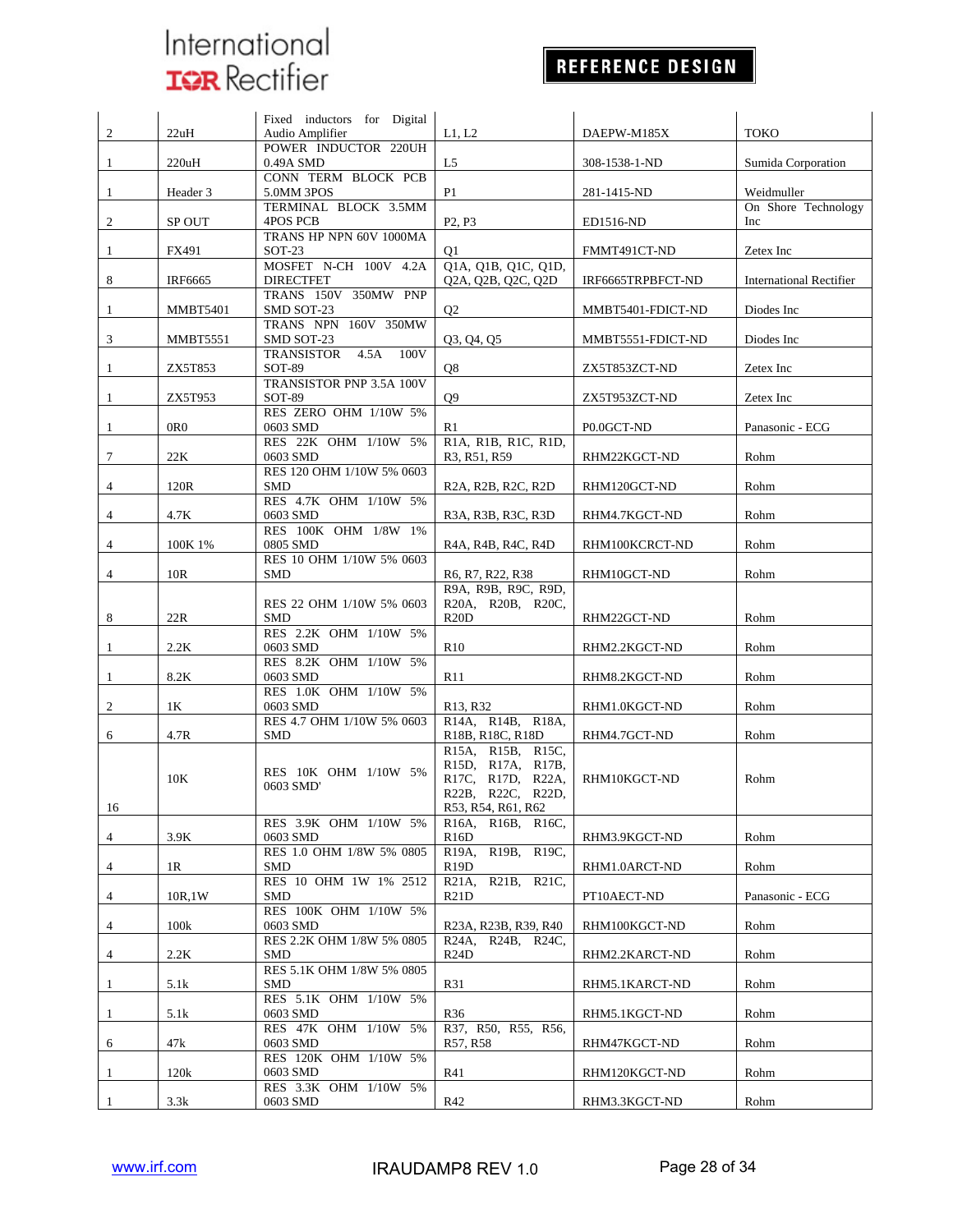## REFERENCE DESIGN

|   |         | RES 510 OHM 1W 5% 2512 |                                   |                   |                         |
|---|---------|------------------------|-----------------------------------|-------------------|-------------------------|
| 2 | 510R.1W | <b>SMD</b>             | R43, R44                          | PT510XCT-ND       | Panasonic - ECG         |
|   |         | RES 33K OHM 1/10W 5%   |                                   |                   |                         |
|   | 33k     | 0603 SMD               | R <sub>45</sub> , R <sub>46</sub> | RHM33KGCT-ND      | Rohm                    |
|   |         | RES 15K OHM 1/10W 5%   |                                   |                   |                         |
|   | 15k     | 0603 SMD               | R52, R60                          | RHM15KGCT-ND      | Rohm                    |
|   |         | POT 10K OHM 3MM CERM   |                                   |                   |                         |
|   | 10K     | SO TOP SMD             | VR1                               | ST32ETB103CT-ND   | Copal Electronics Inc   |
|   |         | DIODE ZENER 500MW 24V  |                                   |                   |                         |
|   | 24V     | SOD123                 | Z1                                | BZT52C24-FDICT-ND | Diodes Inc              |
|   |         | DIODE ZENER 500MW 15V  |                                   |                   |                         |
|   | 15V     | SOD123                 | 7.2                               | BZT52C15-FDICT-ND | Diodes Inc              |
|   |         | DIODE ZENER 39V 500MW  |                                   |                   |                         |
|   | 39V     | SOD-123                | Z3                                | BZT52C39-FDICT-ND | Diodes Inc              |
|   |         | DIODE ZENER 500MW 18V  |                                   |                   |                         |
|   | 18V     | SOD <sub>123</sub>     | Z4                                | BZT52C18-FDICT-ND | Diodes Inc              |
|   |         | DIODE ZENER 500MW 5.6V |                                   |                   |                         |
|   | 5.6V    | SOD123                 | Z5, Z6                            | MMSZ5V6T1GOSCT-ND | <b>ON</b> Semiconductor |

### **Table 2 IRAUDAMP8 Mechanical Bill of Materials**

| Quantity | Value               | <b>Description</b>                                            | Designator                                                                                                      | <b>Digikey</b><br>P/N | Vendor                       |
|----------|---------------------|---------------------------------------------------------------|-----------------------------------------------------------------------------------------------------------------|-----------------------|------------------------------|
| 7        | Washer #4 SS        | WASHER LOCK<br><b>INTERNAL #4 SS</b>                          | Lock washer 1, Lock washer 2,<br>Lock washer 3, Lock washer 4,<br>Lock washer 5, Lock washer 6<br>Lock washer 7 | H729-<br>ND.          | <b>Building</b><br>Fasteners |
|          | <b>PCB</b>          | <b>Print Circuit Board</b><br><b>IRAUDAM8M Rev</b><br>3.0 PCB | PCB <sub>1</sub>                                                                                                |                       | Custom                       |
|          | Screw 4-<br>40X5/16 | <b>SCREW MACHINE</b><br>PHILLIPS 4-40X5/16                    | Screw 1, Screw 2, Screw 3,<br>Screw 4, Screw 5, Screw 6,<br>Screw 7.                                            | H343-<br>ND.          | <b>Building</b><br>Fasteners |
| 4        | Stand off 0.5"      | STANDOFF HEX 4-<br>40THR .500"L ALUM                          | Stand Off 1, Stand Off 2, Stand<br>Off 3. Stand Off 4                                                           | 1893K-<br>ND.         | Keystone<br>Electro-<br>nics |
| 1/16     | AAVID 4880G         | THERMAL PAD .080" 4X4"<br><b>GAPPAD</b>                       | thermal pad under heatsink                                                                                      | <b>BER164-</b><br>ND. | Therm-<br>alloy              |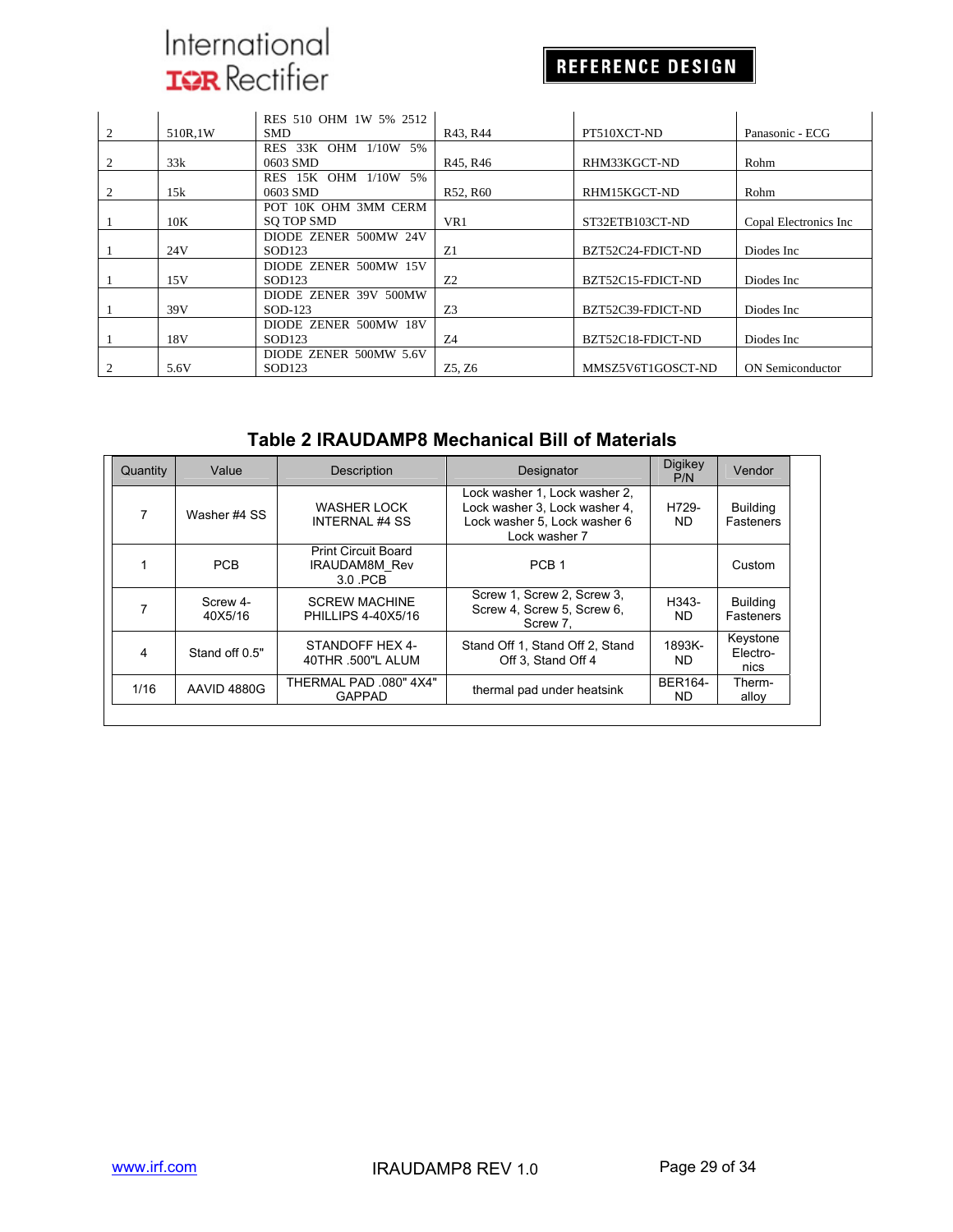## **IRAUDAMP8 Hardware**



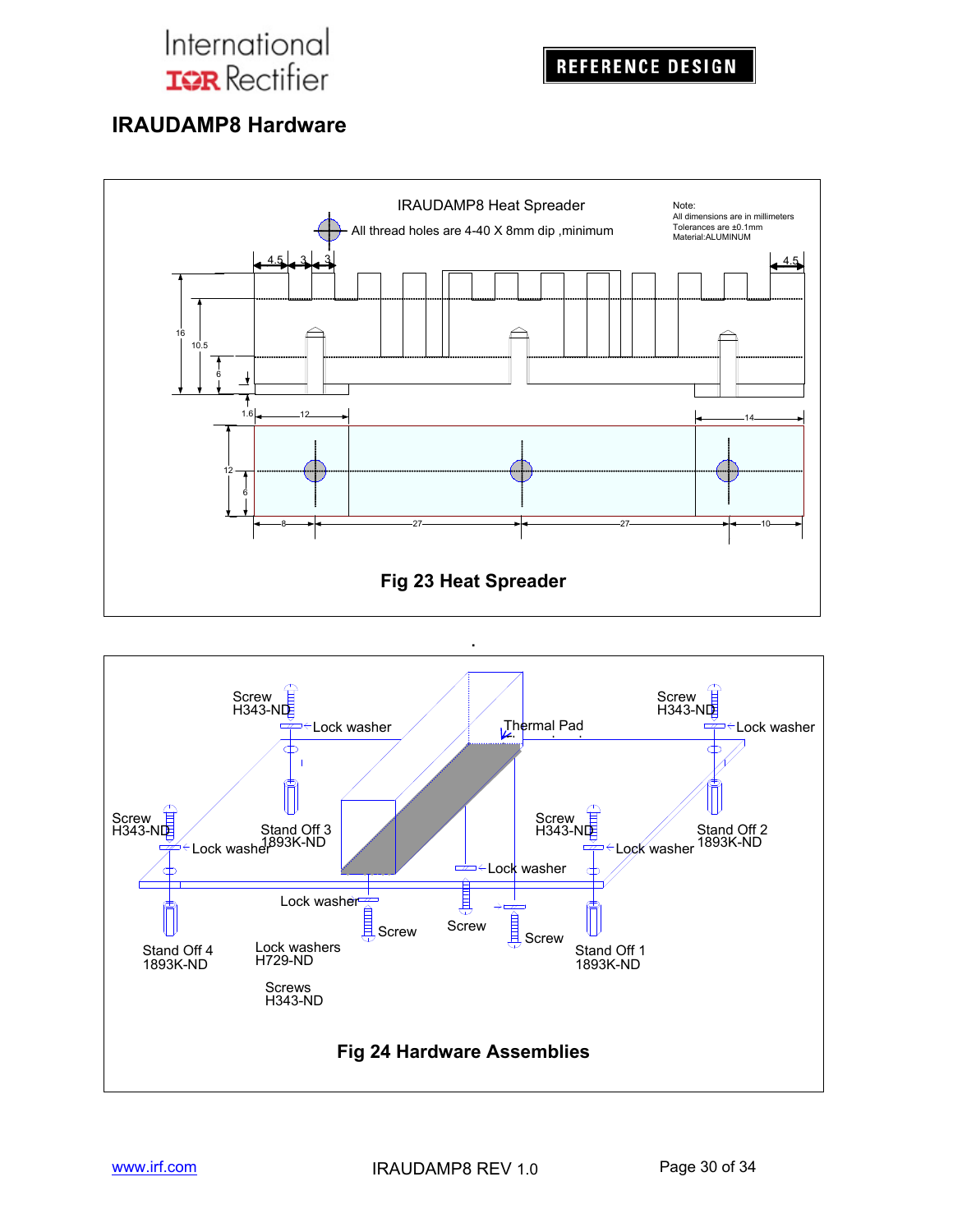

## **IRAUDAMP8 PCB Specifications**

PCB:

- 1. Two Layers SMT PCB with through holes
- 2. 1/16 thickness
- 3. 2/0 OZ Cu
- 4. FR4 material
- 5. 10 mil lines and spaces
- 6. Solder Mask to be Green enamel EMP110 DBG (CARAPACE) or Enthone Endplate DSR-3241or equivalent.
- 7. Silk Screen to be white epoxy non conductive per IPC–RB 276 Standard.
- 8. All exposed copper must finished with TIN-LEAD Sn 60 or 63 for 100u inches thick.
- 9. Tolerance of PCB size shall be 0.010 –0.000 inches
- 10. Tolerance of all Holes is -.000 + 0.003"
- 11. PCB acceptance criteria as defined for class II PCB'S standards.

Gerber Files Apertures Description:

All Gerber files stored in the attached CD-ROM were generated from Protel Altium Designer Altium Designer 6. Each file name extension means the following:

- 1. .gtl Top copper, top side
- 2. .gbl Bottom copper, bottom side
- 3. .gto Top silk screen
- 4. .gbo Bottom silk screen
- 5. .gts Top Solder Mask
- 6. .gbs Bottom Solder Mask
- 7. .gko Keep Out,
- 8. .gm1 Mechanical1
- 9. .gd1 Drill Drawing
- 10. .gg1 Drill locations
- 11. .txt CNC data
- 12. .apr Apertures data

Additional files for assembly that may not be related with Gerber files:

- 13. .pcb PCB file
- 14. .bom Bill of materials
- 15. .cpl Components locations
- 16. .sch Schematic
- 17. .csv Pick and Place Components
- 18. .net Net List
- 19. .bak Back up files
- 20. .lib PCB libraries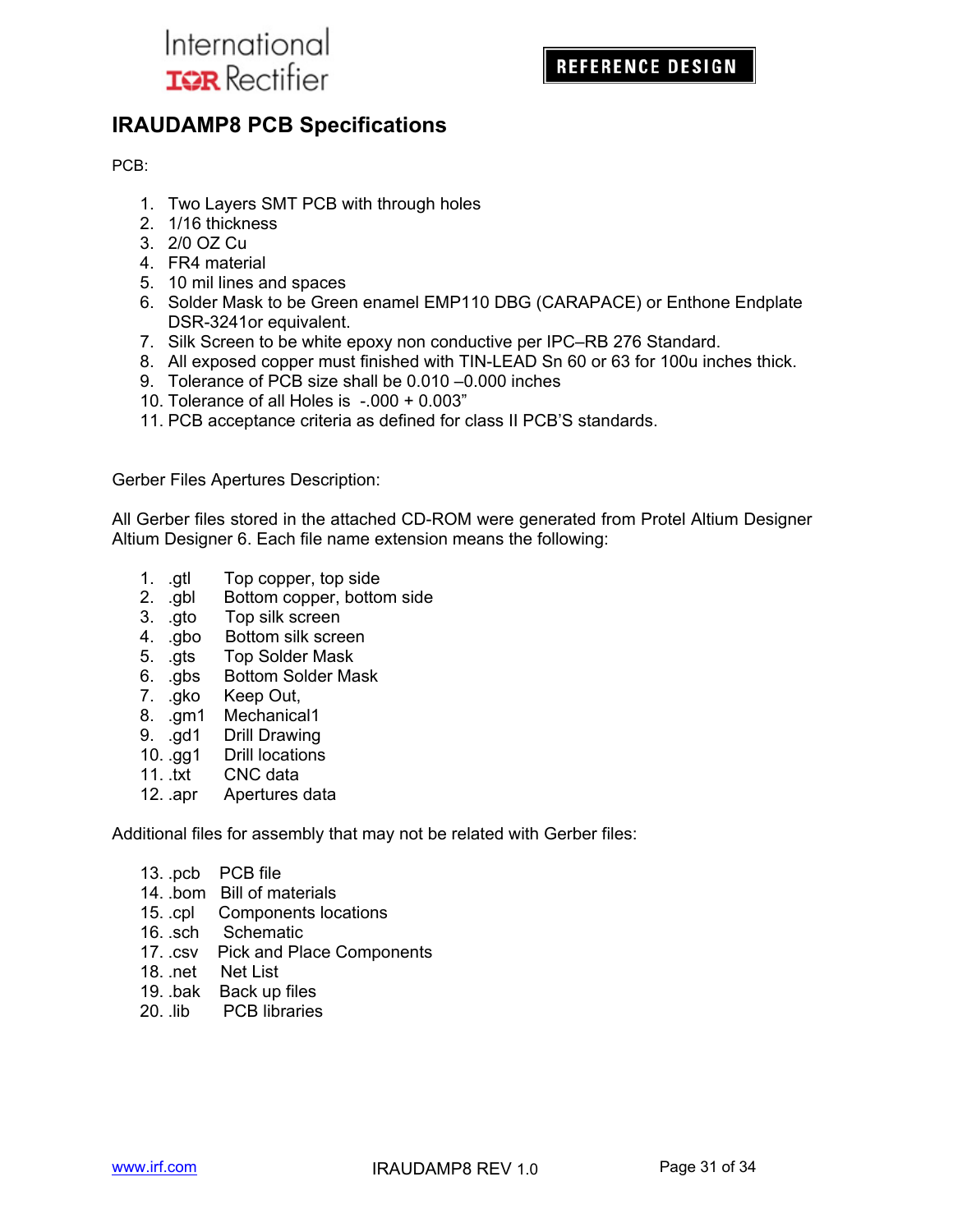## REFERENCE DESIGN

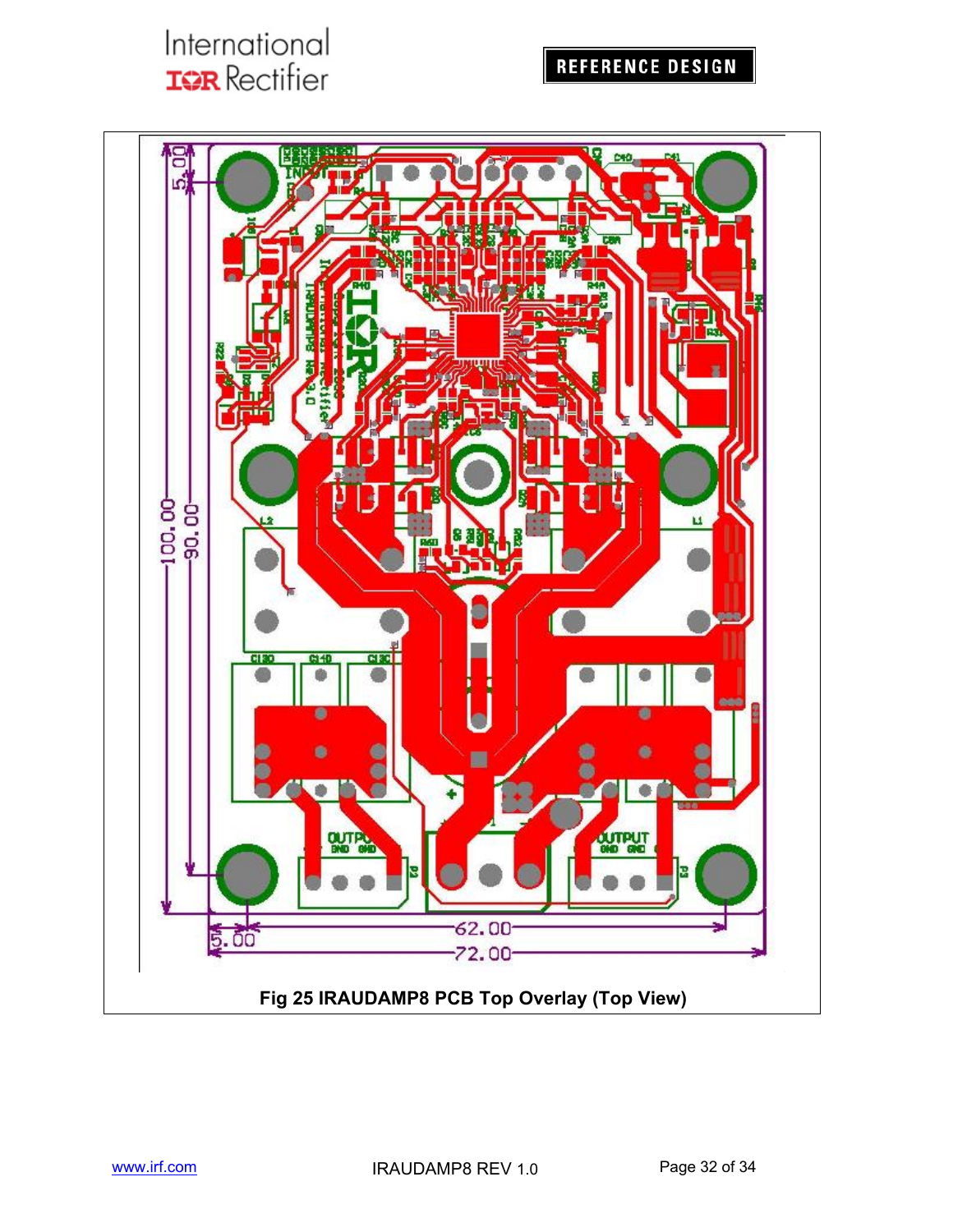## REFERENCE DESIGN